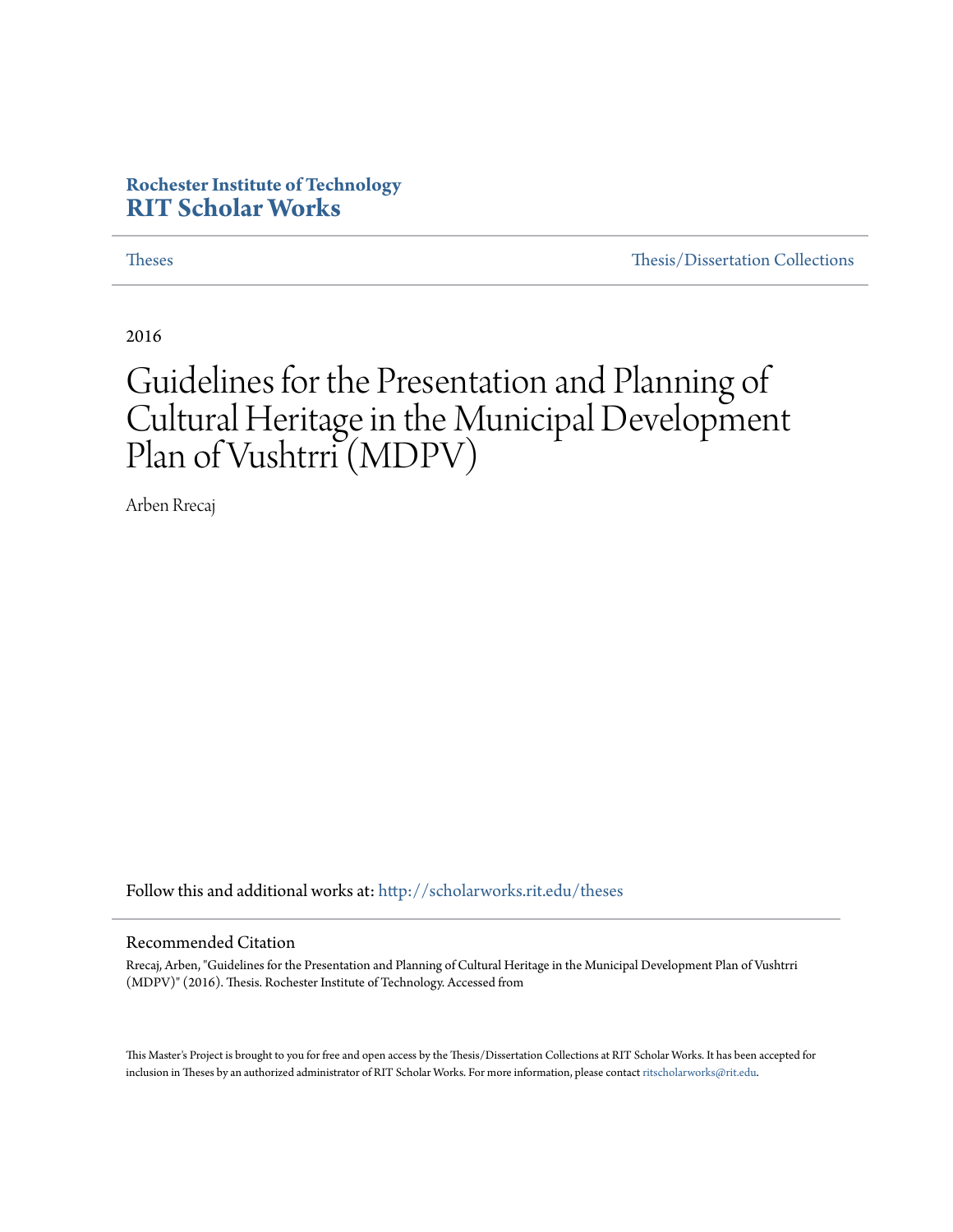AMERICAN UNIVERSITY IN KOSOVO School of Public Service Masters of Science in Professional Studies

Project Title:

# "Guidelines for the presentation and planning of cultural heritage in the Municipal Development Plan of Vushtrri (MDPV)"

*"Submitted as a Capstone Project Report in partial fulfillment of a Master of Science Degree in Professional Studies at the Rochester Institute of Technology"*

Arben RRECAJ

Date of submission: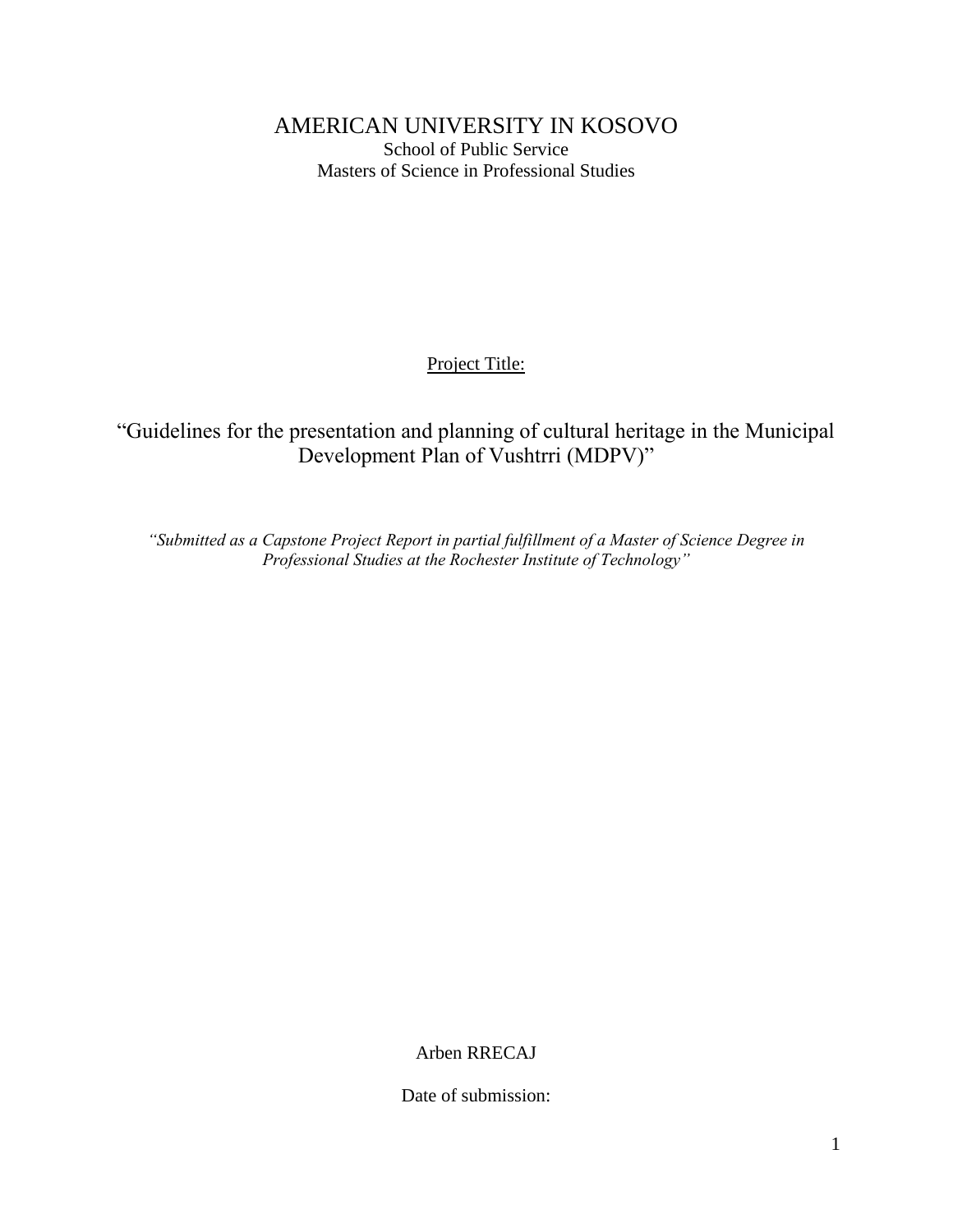# **Table of Contents**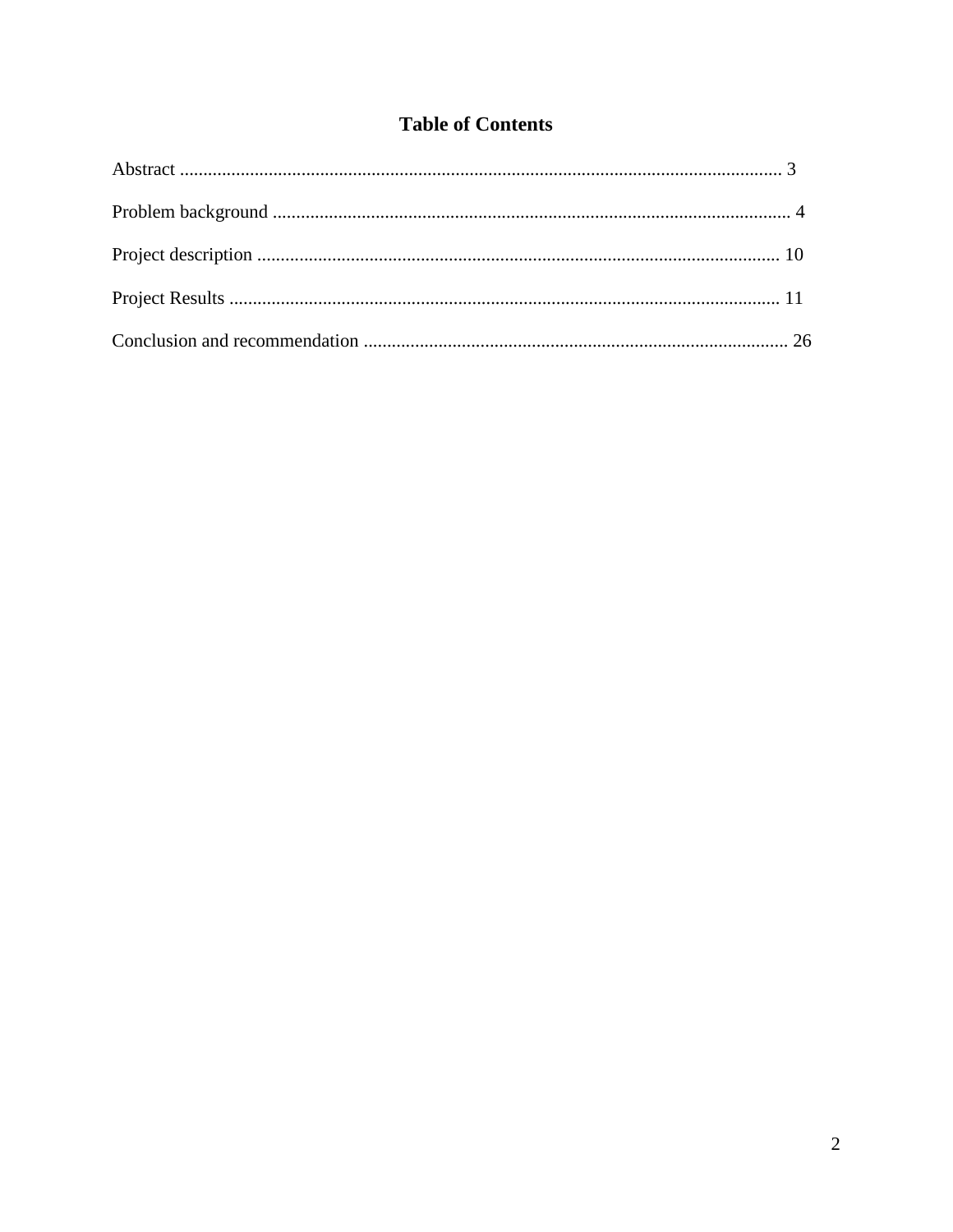#### **Abstract**

This capstone project addresses the lack of proper presentation of the current state of cultural heritage and the lack of proper planning of cultural heritage in the Municipal Development Plan of Vushtrri (MDPV).<sup>1</sup> The project involves a range of activities, such as meetings with the institution responsible for the design of MDPV and the company contracted to draw up the document, visits to cultural heritage sites, and Internet research. This project provides guidelines for amending parts of the MDPV that pertain to cultural heritage. This amendment consists of the comprehensive presentation and planning of the cultural heritage of the Municipality of Vushtrri.

<sup>&</sup>lt;sup>1</sup> MDPV is a spatial plan for the territory of the Municipality of Vushtrri.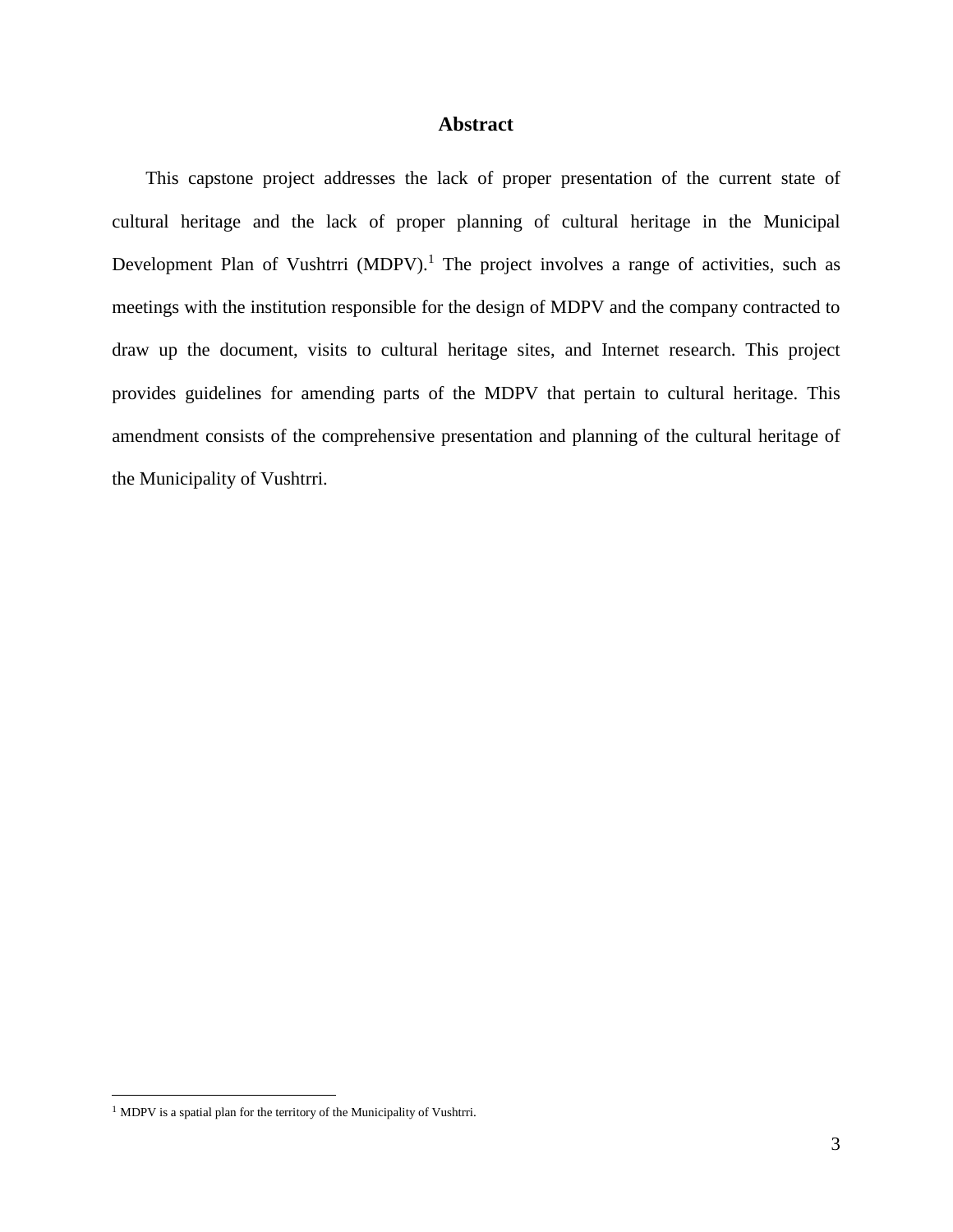#### **Problem Background<sup>2</sup>**

MDPV is a strategic document that presents the existing situation in different areas in the Municipality of Vushtrri as well as the planned future developments in the territory of this municipality. One of the most important areas dealt with by the MDPV is cultural heritage. Law No. 02/L-88 on Cultural Heritage proclaims: "The Cultural Heritage within this Law shall include: architectural, archaeological, movable and spiritual heritage regardless of the time of creation and construction, type of construction, beneficiary, creator or implementer of a work". This law points out that architectural heritage comprises monuments, ensembles of buildings, and architectural conservation areas, and it also shows what they include. Monuments include constructions and structures distinguished by values of historical, archaeological, artistic, scientific, social or technical interest including movable elements as their parts. Ensembles of buildings or the entirety of buildings include groups of urban or rural buildings distinguished by values of historical, archaeological, artistic, scientific, social, or technical interest. Architectural conservation areas are areas comprising the combined works of human hand and nature distinguished by values of historical, archaeological, artistic, scientific, social, and technical interest. According to the law, "Archaeological heritage means constructions, structures and groups of buildings, developed settlements, movable objects, monuments of various kinds and their contents, found on land or under water". Further, "Movable heritage are objects that are expression or evidence of human creativity or of a natural development, distinguished by values of historical, archaeological, artistic, scientific or spiritual importance and interest". "Spiritual heritage includes forms of cultural expression of popular traditions or customs, language, celebration, ritual, dance, music, song, and other artistic expression".

<sup>2</sup> Assertions in the text under this title result from the analysis conducted to MDPV.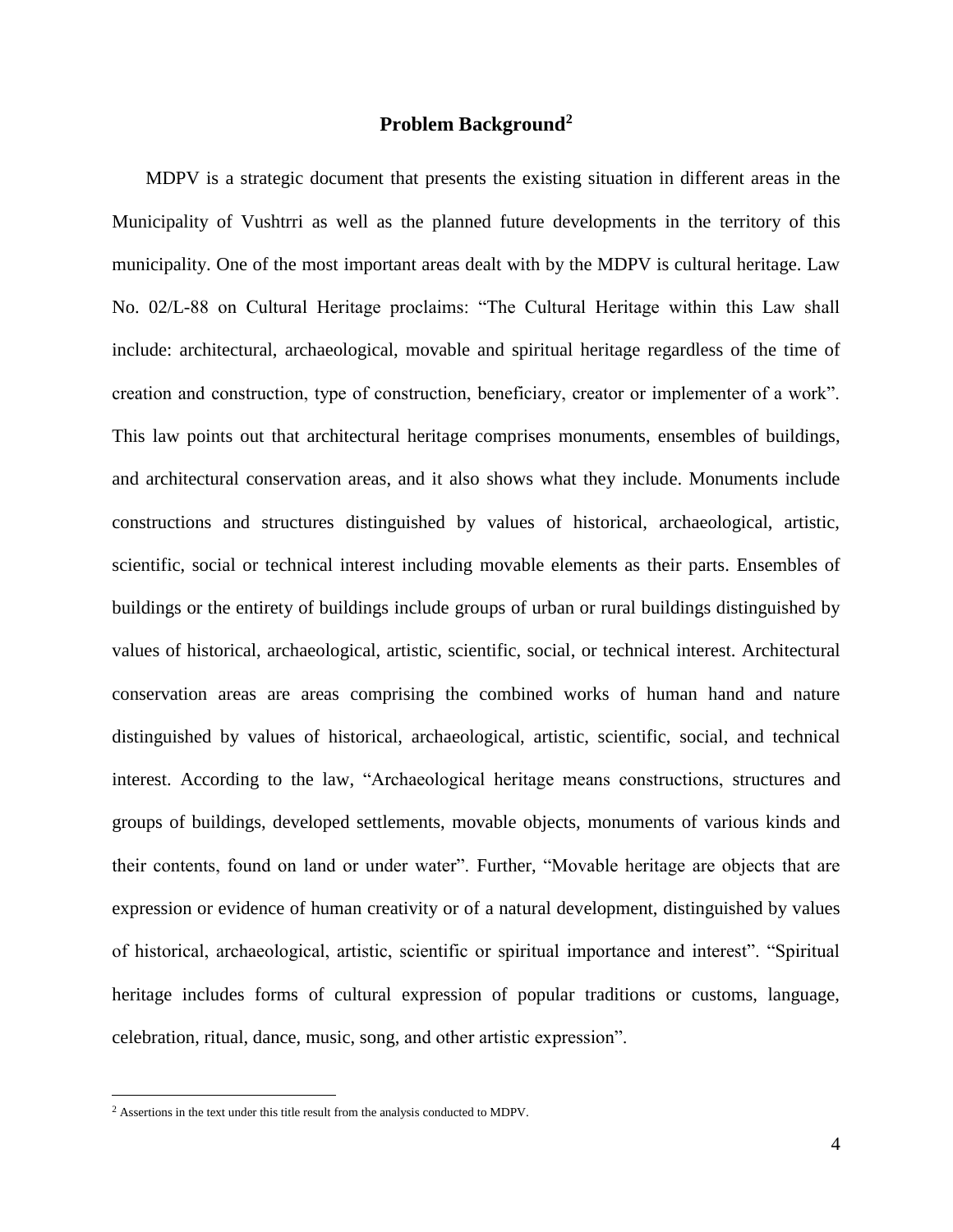MDPV is composed of five chapters as follows: "Profile of spatial development and analysis of situation", "Vision, principles and targets", "Spatial development framework", "Strategy and actions for implementation" and "Provisions for implementation". The current situation of cultural heritage of the municipality is presented in chapter one, while the future of this heritage is planned in the other four chapters. The chapter presenting the existing situation has its advantages, as well as its disadvantages. The information provided on cultural heritage represents the advantages of this chapter, while the lack of information on important things represents its disadvantages. This chapter effectively presents a generalized overview of Vushtrri in the context of its cultural heritage. It states: "This area is characterized by heritage with high cultural values, such as castles, bridges, fortresses, town houses, village houses, and archeological localities, which unfortunately are not legally protected"<sup>3</sup>. It highlights that care for cultural heritage is not at the appropriate level. This chapter shows that Vushtrri is an old settlement dating from ancient times. In the past it was an administrative, military, and cultural center. The population of this settlement "has gone through different cultures, as a result of Roman, Ottoman, Slavic rulings, etc."<sup>4</sup> It further states: "Over different time periods, rulers have not only imposed their culture, but they have also invested in the construction of different cultural and religious objects (mosques, churches, fortresses, bridges, Turkish baths, etc.)"<sup>5</sup>. In this chapter, MDPV provides a list of cultural and historical monuments and archeological localities in the territory of the municipality; unfortunately, it is incomplete, because some of these monuments and localities are missing. There is a very short description of four monuments, and the time of their construction was made public only for two of them. The background of archeological monuments and localities is missing. It is said that Old Stone Bridge (Ura e Vjetër

<sup>3</sup> MDPV, page 81

<sup>4</sup> MDPV, page 81

<sup>5</sup> MDPV, page 81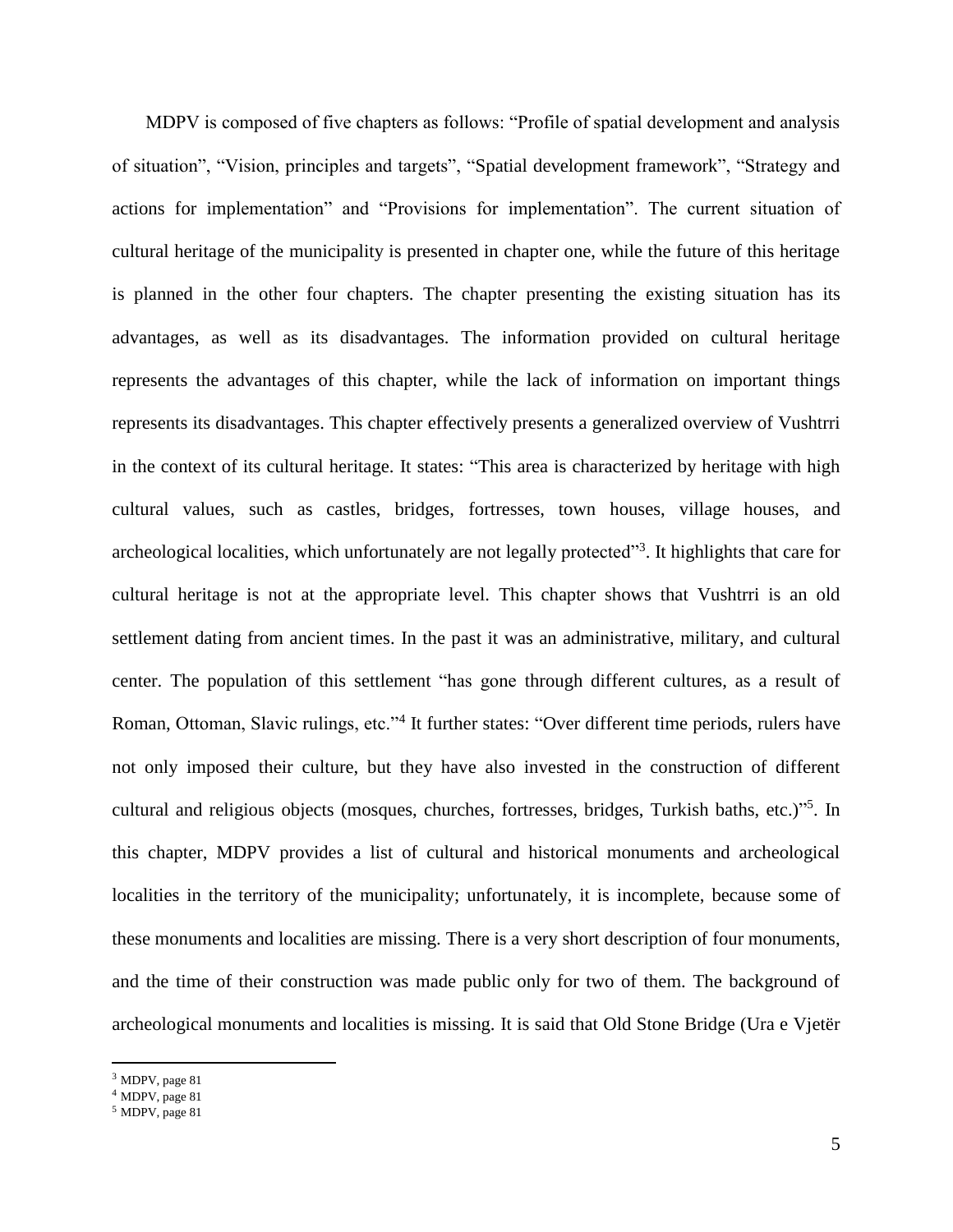e Gurit) is protected by the Law on Special Protective Zones No. 03/L-039, while no information is given for the other monuments, regardless whether they are protected or not. Information on their physical condition is also missing, and whether anything was undertaken for their conservation or restoration. MDPV does not show whether cultural heritage buildings are being used by the public or not. It provides no information on the funds allocated by the municipal budget of Vushtrri for cultural heritage and whether there are investments made by different investors for their restoration. This document is covered with photos (see photo in Annex 1) of different cultural heritage buildings. Cultural heritage is also shown on maps, such as the municipal map, in which settlements are shown where cultural, historical, and archeological monuments are located; in addition, another map and two aerial photos of the town of Vushtrri, among others, also show cultural heritage sites. Folk traditions and customs, rituals, dances, music, song, prose, and poetry are important parts of cultural heritage. No word was said in relation to these in this spatial plan.

Parts of MDPV in which the future of cultural heritage of the Municipality of Vushtrri is planned also have their advantages and disadvantages. Chapter two, "Vision, principles and goals", provides a vision for the future of the Municipality of Vushtrri. This vision is shared in the vision for the urban area and also in the vision for rural areas of the municipality. Part of the vision for rural areas is the goal of "Protection of the environment, natural and cultural heritage". It is stated that "A clean environment and a rich natural and cultural heritage shall be preserved for future generations."<sup>6</sup> The goal "Vushtrri, a modern town with ancient roots" is part of the vision for the urban area of the Municipality of Vushtrri. As explained in the MDPV, this goal means that Vushtrri "will not forget its long history and the ancient roots." MDPV also states that "Cultural heritage is protected and preserved for future generations, and it is a basis for the

 $6$  MDPV, page 125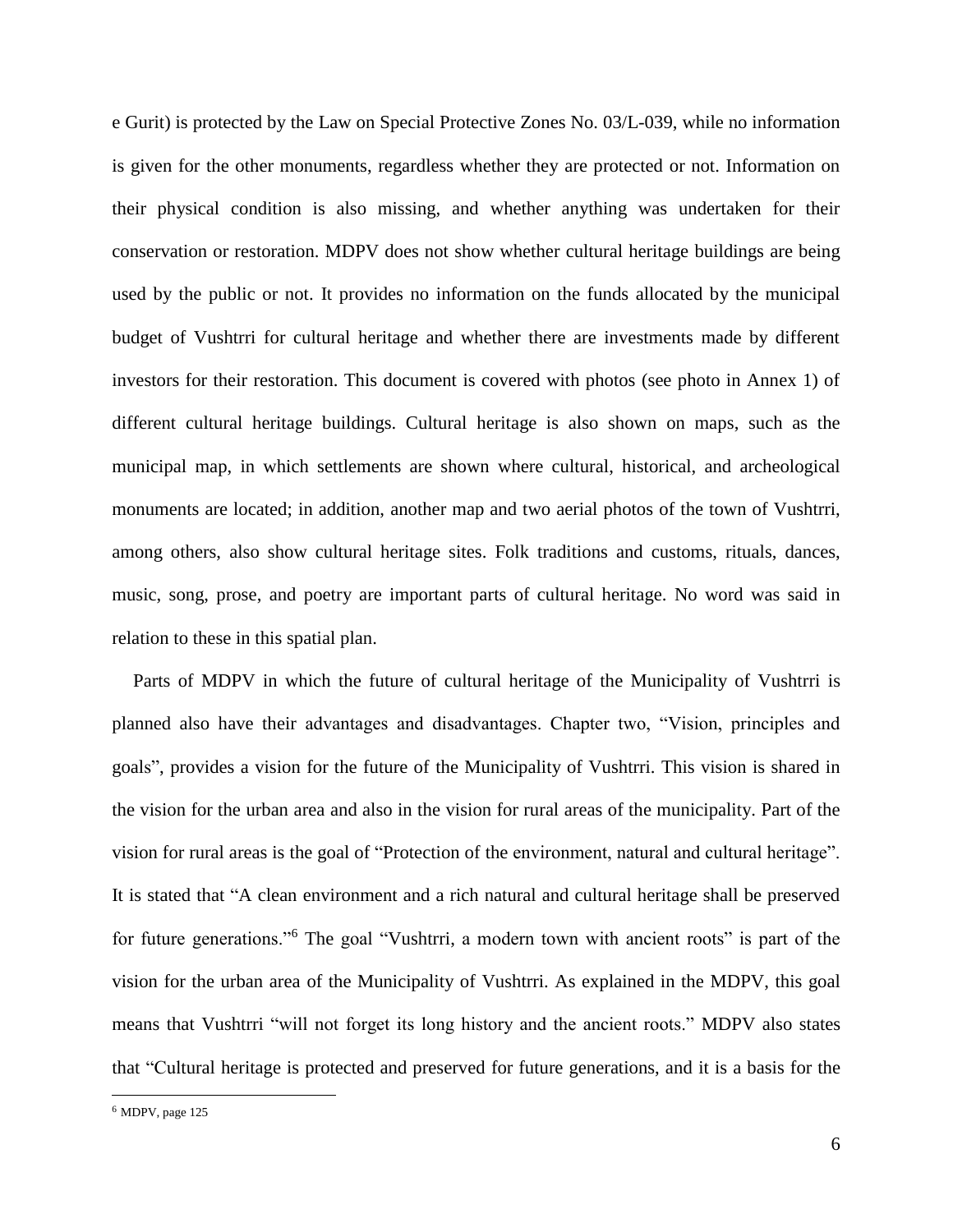development of cultural tourism."<sup>7</sup> To achieve these goals, it is necessary to make a strategy. This means that goals should be broken down into objectives and then objectives should be broken down into concrete actions or projects. The first goal is broken down into only one objective which is "Development of municipal concept for the protection of natural and cultural heritage." MDPV has not developed this concept. This goal could have been broken down into more than just one objective and thus it would be made clearer how the goal could be achieved. The second goal, "Vushtrri, a modern town with ancient roots" is broken down into two objectives: one is the same with the objective mentioned above, while the other is to "Raise awareness in the population for cultural heritage". Concrete actions or specific projects which lead to the achievement of these objectives are missing in MDPV. Chapter three of MDPV, "Spatial development framework" says that the "Majority of historical buildings are located in the central part of the municipality, while archeological sites are located in village areas. This valuable cultural heritage should be preserved as a potential for cultural tourism."<sup>8</sup> The tourism map indicates the area with the potential for the development of cultural tourism. The map on environmental protection shows the municipality's most known cultural heritage sites. This chapter states: "General objectives for the protection and development of cultural heritage are set out in the Spatial Plan of Kosova (SPK)."<sup>9</sup> However, these objectives that SPK contains are not shown, and neither does it state whether any of them were included into MDPV. The MDPV then states: "Actions to be undertaken by municipal bodies for the protection and preservation of the cultural heritage are:

- Approval of measures for preserving and improving cultural heritage objects;

<sup>7</sup> MDPV, page 126

<sup>8</sup> MDPV, page 149

<sup>&</sup>lt;sup>9</sup> MDPV, page 160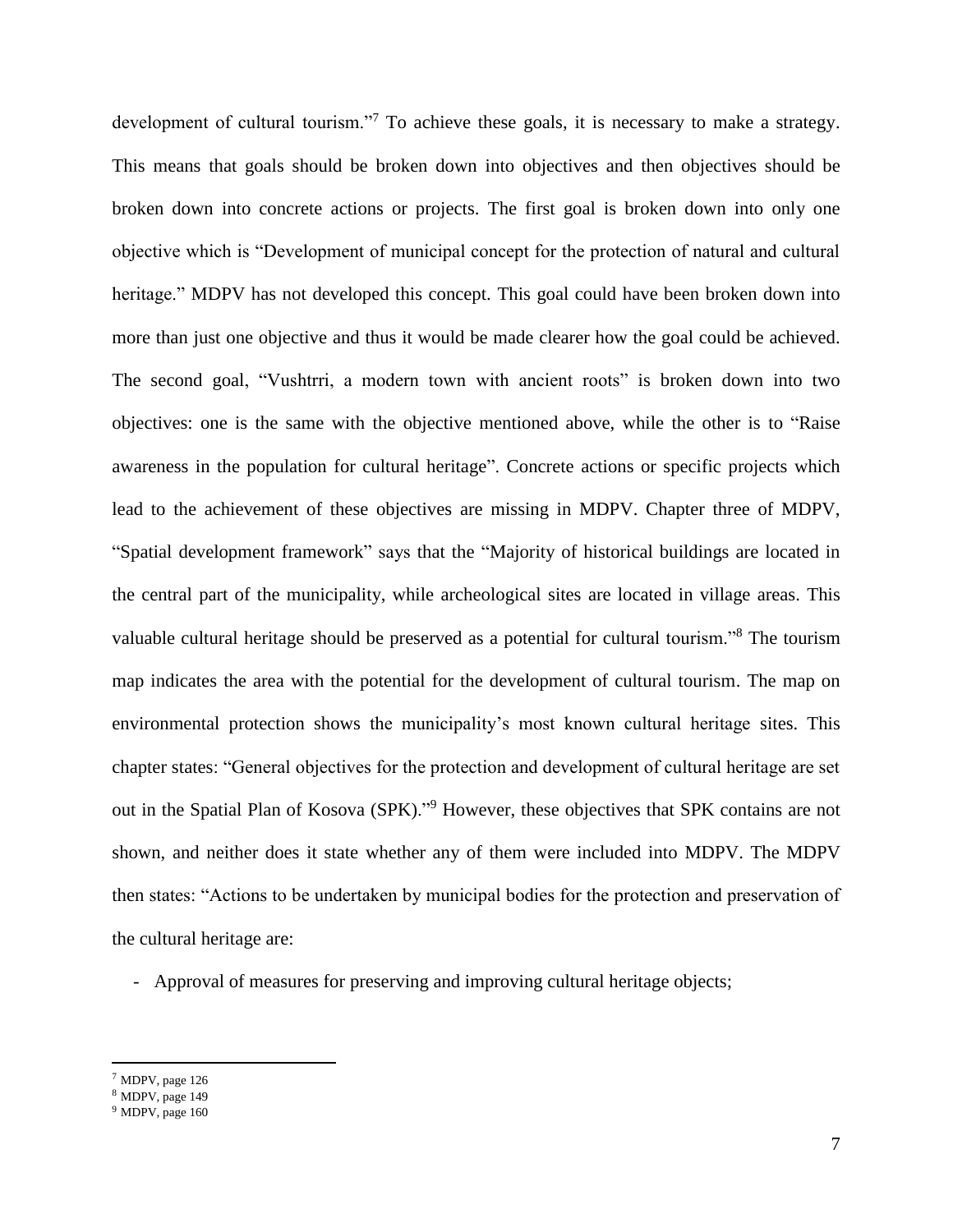- Application of legal mechanisms in cooperation with local and central authorities and with local citizens, and
- Completion of the list of valuable objects which need further care"<sup>10</sup>

MDPV says that municipal bodies should approve measures for the preservation of cultural heritage, although it has not defined these measures. Another goal is the "Protection of objects and zones of cultural and historical heritage". We find this goal in chapter four, "Strategy and actions for implementation". This goal is almost the same with the first goal (the goal in chapter two of MDPV), therefore, we can say that it is repeated here. It is not indicated how this goal could be achieved. The goal is not broken down into objectives or concrete actions for the protection of cultural heritage. This chapter identifies the settlements of the municipality and zones within the town of Vushtrri for which it is said that urban regulatory plans should be drafted.<sup>11</sup> In some of these settlements and zones there are also cultural and historical monuments and archeological sites. MDPV has left it for regulatory plans to deal more with these monuments and sites. Urban regulatory plans deal with the positioning of the new buildings over one another, or with their positioning opposite the existing buildings in certain construction plots; in addition, they set conditions that must be met during this positioning and during the construction of these new buildings. Urban regulatory plans do not set objectives, but they only implement objectives and concrete actions which should be set in the municipal development plan (in this case in MDPV), indicating textually and graphically, with drawings, how they should be implemented. The fifth chapter of the MDPV lists a series of conditions that must be met, and the measures to be taken during the implementation of this plan. These relate to

<sup>10</sup> MDPV, page 160

<sup>&</sup>lt;sup>11</sup> MDPV was drafted at the time when Law on Spatial Planning No. 2003/14 was in force. According to this Law, the Urban Regulatory Plan is a document belonging to level of planning for the municipal territory. Article 15 of this Law states: "Urban Regulatory Plans shall determine the conditions for regulation of space as well as the rules for location of building and urban land plots. Urban Regulatory Plans shall define construction zones and shall include regulation lines, building lines, urban technical norms and other requirements regarding the locations of buildings and other buildings on urban land plots."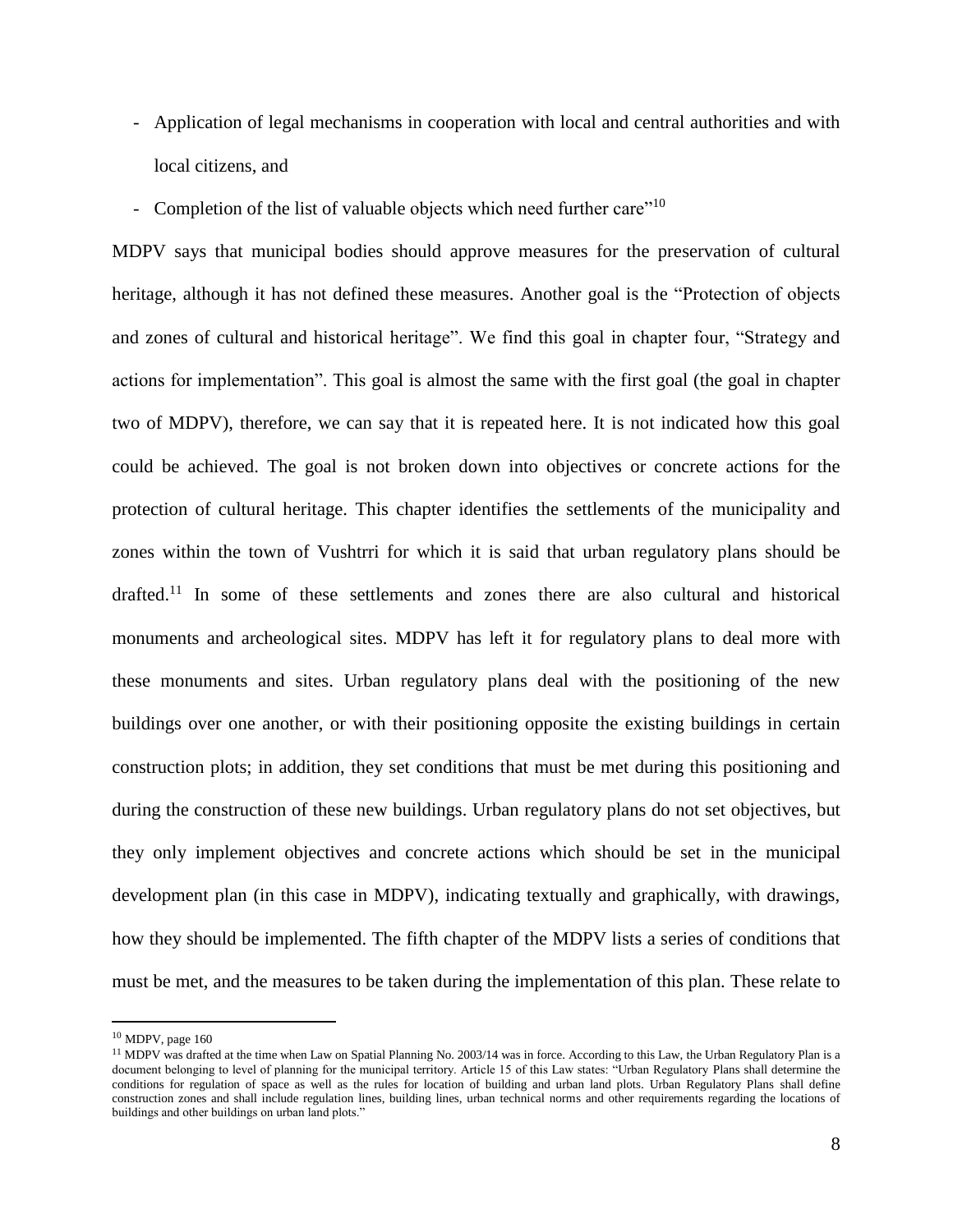all matters covered by the plan. Among them are also "conditions for the regulation of space"<sup>12</sup>. One of these conditions states: "In the zones where development is allowed, conditions on site<sup>13</sup> should determine the measures for environmental protection and the protection of complexes of natural and cultural heritage."<sup>14</sup> The MDPV has not determined concrete measures for the protection of cultural heritage, but rather it has left the conditions on site to determine these measures. Another condition for the regulation of space is that the development of settlements should be controlled in "areas rich with cultural and natural heritage"<sup>15</sup>, among others. Among the measures listed are also "measures for the protection of landscapes, natural values, and cultural and historical complexes<sup>"16</sup>. One of these measures is as follows: "It should be selected elements of cultural heritage that should be protected, and the relevant regulations should be adopted for them<sup>"17</sup>. Do we have to protect the whole cultural heritage or only some of its elements?

Planning the future of cultural heritage aims to protect it legally, conserve it, and use it. Conservation includes all actions to care for cultural heritage sites such as: maintenance, restoration, reconstruction, and their adaptation for eventual functions different from the initial ones. Cultural heritage sites can be used for tourism or adapted for use by the public for various activities. The municipal spatial plan, as it stands now, could not achieve this aim. Cultural heritage plays an important role in the identity of the people of Vushtrri. Conservation of cultural heritage sites helps to protect the identity of a city's occupants. Conservation and the proper use of these sites creates a better image of Vushtrri while also attracting domestic and foreign

<sup>12</sup> MDPV, page 207

<sup>&</sup>lt;sup>13</sup> Conditions on site is a document that municipal competent body gives to the investor who wants to build and requires a building permit from this body. This document contains conditions to be met by those applying for a building permit, prior to obtaining this permit.

<sup>&</sup>lt;sup>14</sup> MDPV, page 207

<sup>15</sup> MDPV, page 208

<sup>16</sup> MDPV, page 213

<sup>17</sup> MDPV, page 213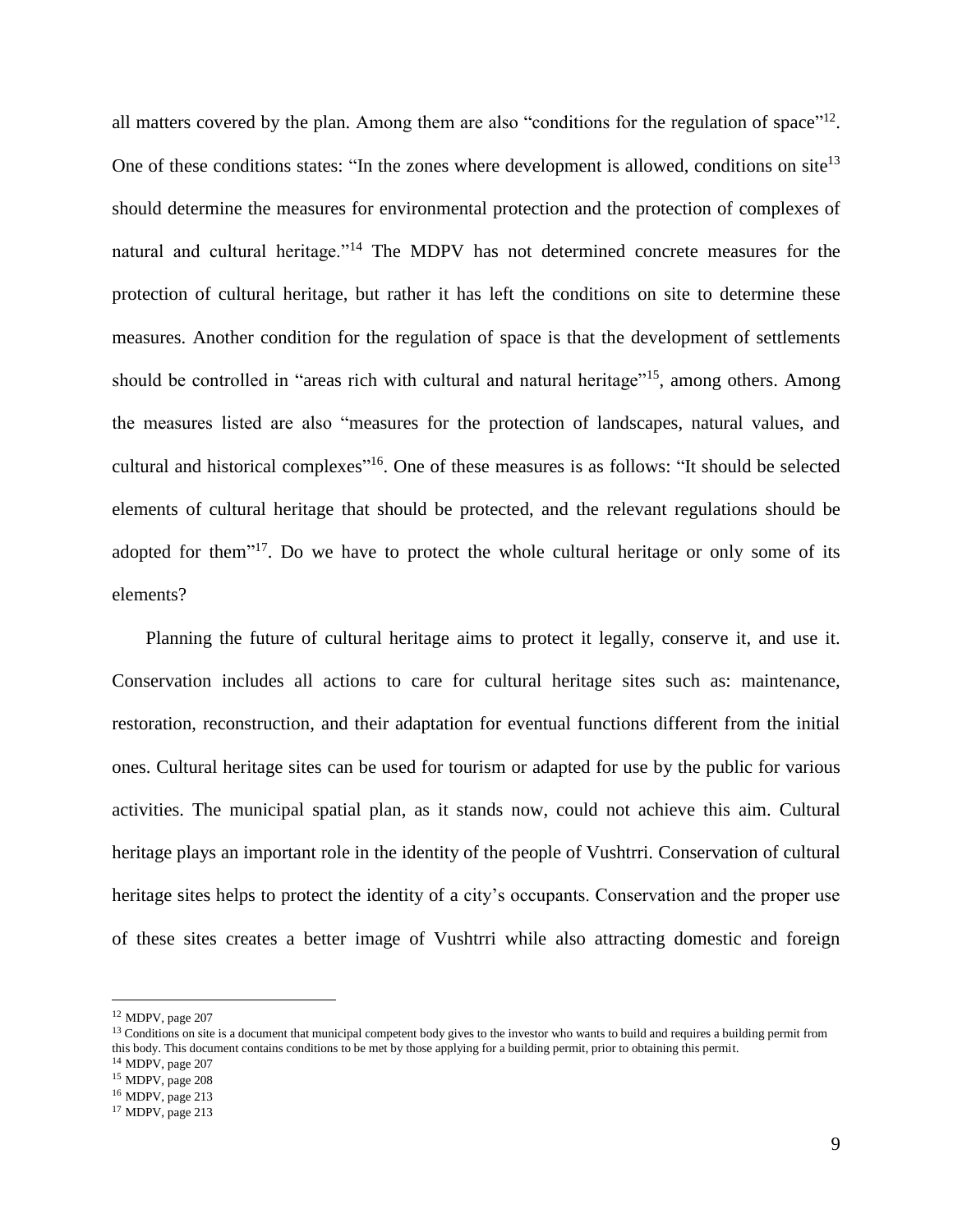tourists. This creates a new tourism sector, which benefits the local economy. For this plan to become a reality, the cultural heritage section of the MDPV must be amended with a precise plan that clearly states how each objective will be accomplished.

#### **Project Description**

This capstone project report contains a review of part of MDPV which deals with cultural heritage of the Municipality of Vushtrri, and guidelines on what should include the presentation of the current situation regarding this heritage, and what should include its future planning. Work on the review of MDPV included the reading of this document and obtaining information from it, and also obtaining additional information on municipality's cultural heritage. From this additional information was made known what lacks MDPV. Additional information was provided on monuments, and other cultural heritage assets and values that has the Municipality of Vushtrri. To get this information that is missing in MDPV were used several research methods. Initially are reviewed all available printed texts. These texts include laws, governmental strategies and publications. In addition, online texts – various documents dealing with conservation and planning of cultural heritage are also reviewed. Part of the research for information was also meeting with the staff of the NGO Cultural Heritage without Borders (CHwB). CHwB / Kosovo Office is an active organization in the Republic of Kosovo in terms of involvement in the protection of cultural heritage. In the last three or four years, collaborations between CHwB, the US Embassy in the Republic of Kosovo, Ministry of Culture, Youth and Sport (MCYS) and the municipality of Vushtrri has led to the implementation of several projects in regards to municipal cultural heritage. A visit to cultural heritage sites was another way of obtaining information necessary for the review of MDPV.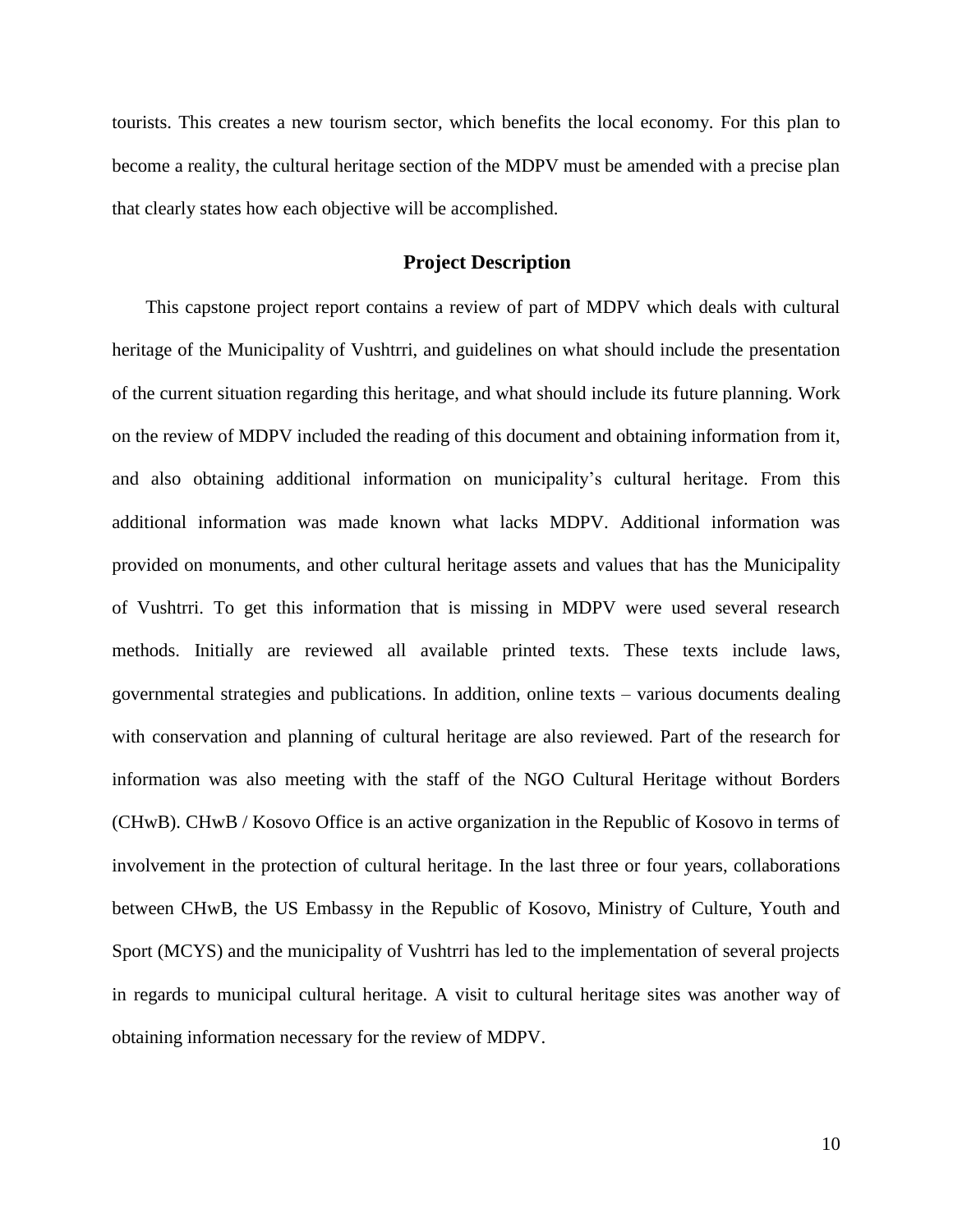After reviewing MDPV, work has continued in issuing guidelines for amending the part of MDPV which deals with cultural heritage. To provide the information needed for issuing these guidelines, were used the same research methods as in the case of a review of MDPV. The difference is that in this case there have been meetings and consultations with more stakeholders. There have been talks and exchange of ideas with the director and staff of the Institute of Spatial Planning (ISP). This institution is under the Ministry of Environment and Spatial Planning. Since its foundation, 13 years ago until today, ISP has compiled seven spatial plans. ISP staff has experience in drafting spatial plans, so consultation with it was useful. With the purpose of consultation and getting information, two meetings were held in the Directorate of Urbanism and Environmental Protection of the Municipality of Vushtrri (DUEPMV), and other two in the Directorate of Culture, Youth and Sport of the same municipality (DCYSMV). DUEPMV is charged by the Law on Spatial Planning to draft municipal development plans, whereas the latter takes care of the preservation and development of culture in the municipality. Ministry of Culture, Youth and Sports (MCYS) takes care of the preservation and development of culture in the Republic of Kosovo, so that meetings with officials from the MCYS and DCYSMV were held to get information about possible plans that these institutions can have in terms of cultural heritage. Another meeting in the series of meetings with stakeholders was meeting with the manager of projects in the Institute for Science and Technology (inTech). This is a private institution that was founded in 2002 in Prishtina. This company drafted the Municipal Development Plan of Vushtrri under contract with the DUEPMV. Meeting with the Chair of the NGO CHwB was a continuation of meetings with the staff of this organization for the purpose of consultation and information to potential projects. At the stage of drafting the guidelines, cultural heritage sites were visited again. During visits to these sites is obtained information on the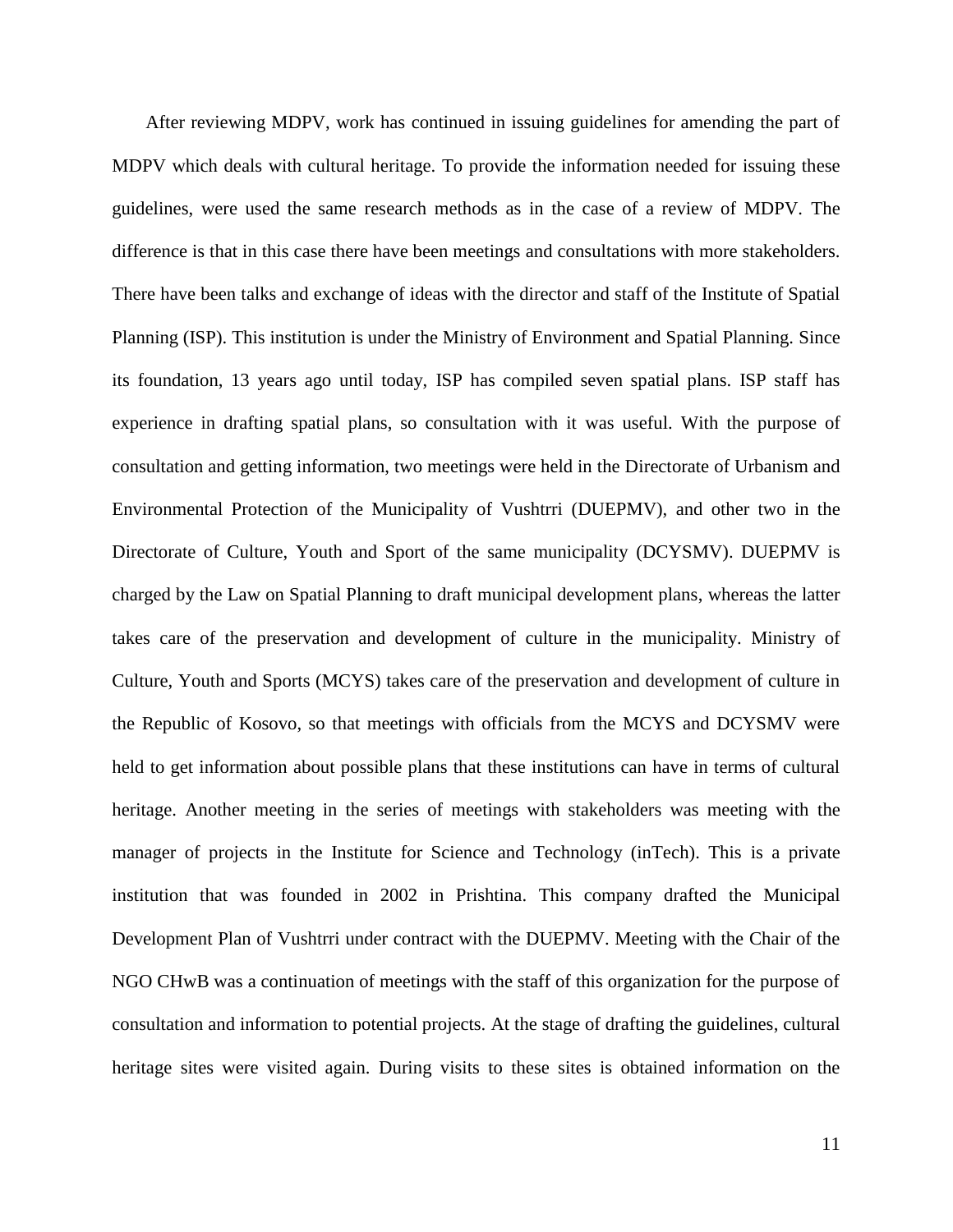physical condition of cultural heritage monuments, interventions that have been made in some of these monuments, and their use. Writing the capstone project report was coupled with regular meetings with the project advisor to get his comments on what is written, and also instructions on how to proceed further.

#### **Project Results**

This capstone project provides guidelines for the presentation and planning of cultural heritage in MDPV. The part of MDPV which deals with the cultural heritage of the municipality of Vushtrri will be changed according to these guidelines. Changes will be made by the ones responsible for the revision of MDPV. After a time period, it is expected that this spatial plan, amended, and improved, will bring the most important result which is the enhanced care for cultural heritage and consequently a better preserved and used heritage.

Parts<sup>18</sup> of the municipal development plan, the "Municipality profile", and also the "Assessment of the situation" are the parts where the current situation of cultural heritage should be presented and assessed. Guidelines for the content of these sections are given below.

- 1. "Municipality profile" provides information and data on cultural heritage of the municipality without analyzing and assessing them. This part should contain, but is not limited to those provided in the items below:
	- The part dedicated to cultural heritage starts with a text showing what the territory of the municipality is characterized by with regards to this heritage. A historical overview is given for this area showing those who lived and ruled it during different time periods, and also what cultural and historical monuments or archeological remains were left to the today's generation as heritage.

<sup>&</sup>lt;sup>18</sup> It is about the parts which according Administrative Instruction on Sections and Basic Requirements for Design, Implementation and Monitoring of Municipal Development Plan, the municipal development plan should contain.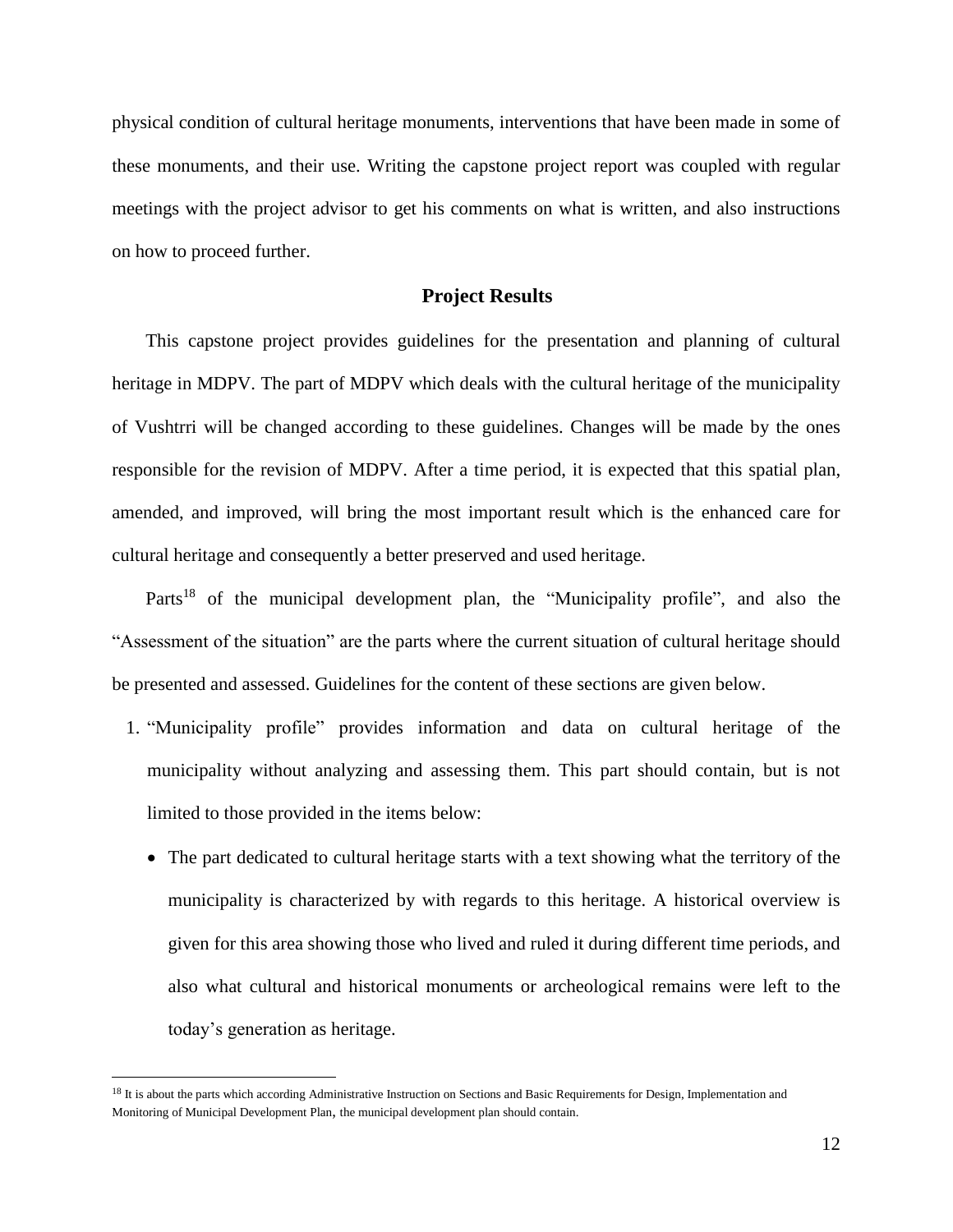- Extracts from the List of Cultural Heritage for Temporary Protection issued by the Ministry of Culture, Youth and Sports (MCYS) are presented that include parts related to the Municipality of Vushtrri. The cultural heritage list of the municipality is placed on a table in the same format issued by MCYS, whereby all elements in the list are grouped according to categories and subcategories of cultural heritage which are in the Law on Cultural Heritage. The list may be completed or may contain only the most known monuments, while the completed list should be given in an annex.
- Historical background (history) for all cultural heritage sites, for which there are historical data;
- Information on what cultural heritage sites are dedicated to, information on their construction materials, rooms and their function;
- Information on the physical condition of cultural heritage sites and on eventual works carried out to improve this condition, to restore, or to reconstruct;
- Information on the use of cultural heritage sites should also be given in this part. Here we have to show whether these sites are brought to the condition that they can be used for in different public activities, in which case, their initial destination is changed, or perhaps they are prepared to be visited by the public as part of cultural tourism. It is important to show whether the authenticity of cultural heritage sites was preserved following the works performed for alteration of destination, and this particularly refers to facades or the external appearance of buildings.
- The following is the information on funds allocated from the municipal budget, but also from the Kosovo Consolidated Budget, for the preservation of cultural heritage of the municipality.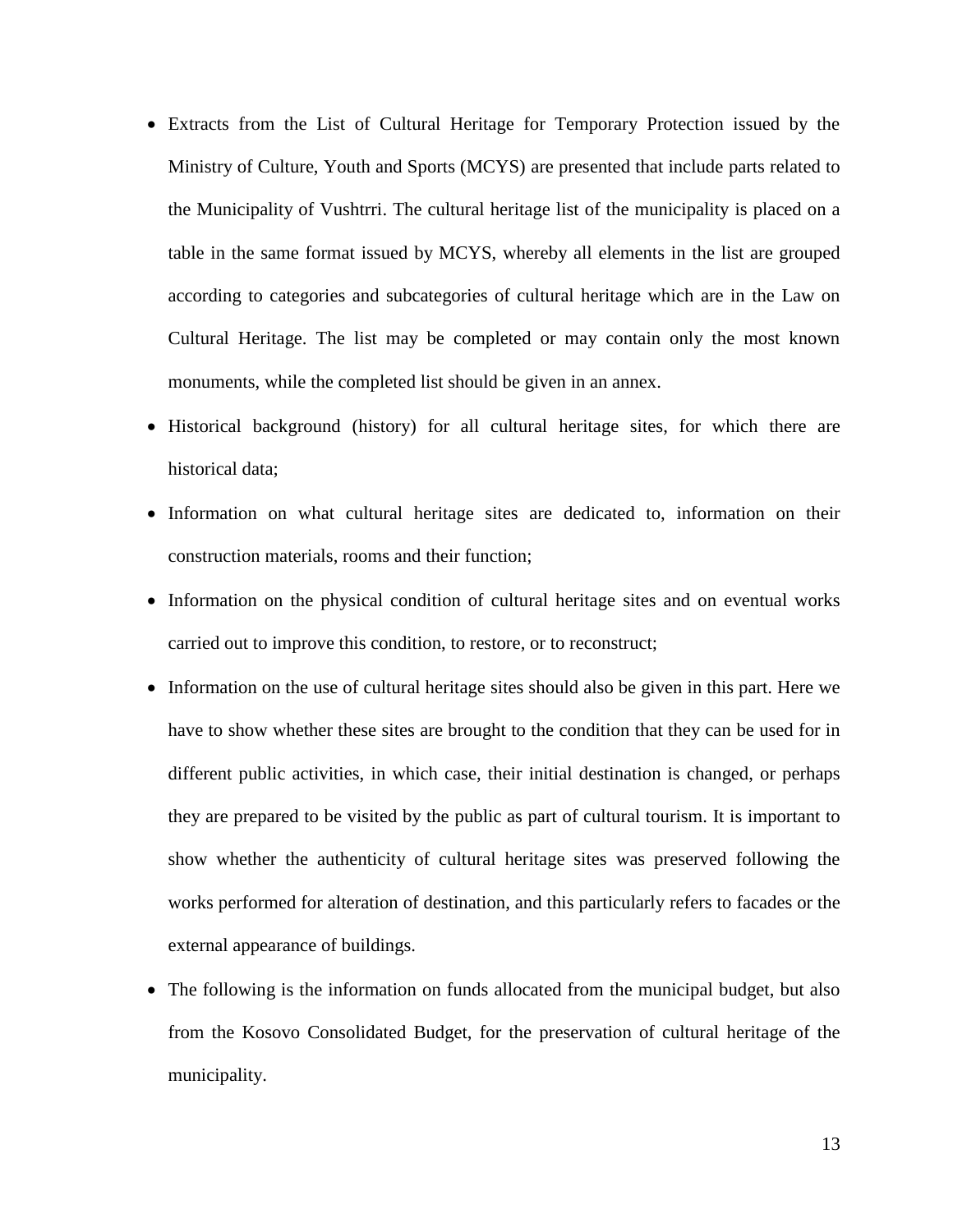- The municipal development plan should also present the spiritual heritage of the municipality. This means that information should be provided for popular traditions and customs, rituals, dances, music, song, artistic crafts, prose, and poetry written by poets of the municipal area.
- Cultural heritage sites should be shown in orthophoto (aerial photograph), and also in the map of the municipality's territory, using the GIS (Geographic Information System) software.
- The text presenting the current situation should be accompanied with photos of cultural heritage sites.
- 2. "Assessment of the situation" is a part of document where, after analyzing the information and data in the profile of the municipality, assessments on the current situation should be provided. In addition, the trends, needs, projections and forecasts for the future should be presented. This part should contain, but could not be limited to only those given in the items below:
	- It is necessary to conduct a SWOT analysis of the cultural heritage of the municipality.
	- Needs should be identified in this part to enable the proper care on cultural heritage. Needs may be needs for professionals of different profiles of the area of cultural heritage, needs for political support, for financial means, etc.
	- Positive and negative trends should be shown, and if there are trends with negative developments for cultural heritage, then causes and their causers have to be identified. Negative trends are for example: the neglect of certain cultural and historical monuments, or archeological localities for a long time; constructions very close to the sites of cultural heritage endangering these monuments and archeological remains; or failing to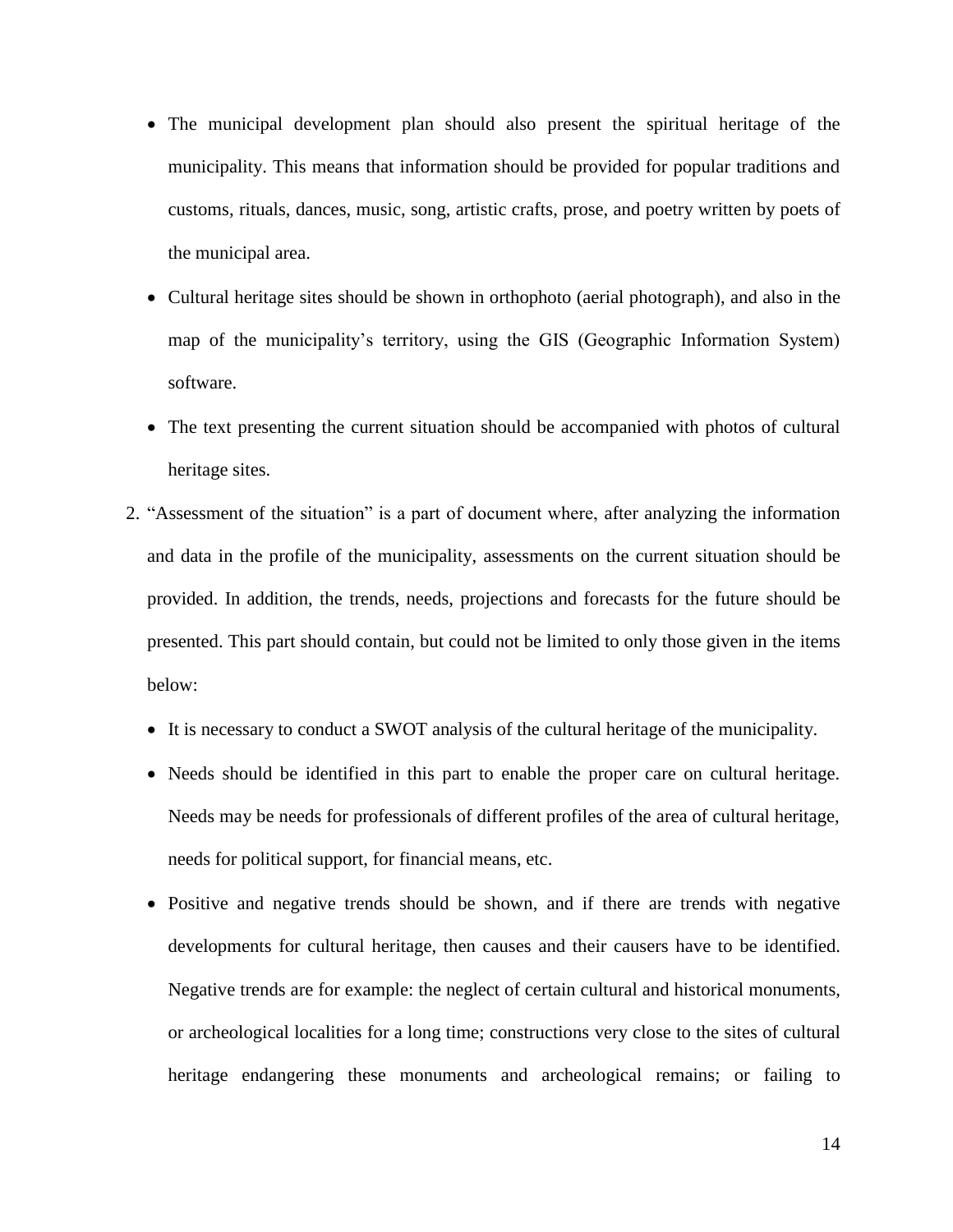implement what has been planned for cultural heritage by local and central government, etc.

• Here, it is necessary to make an analysis and assess what opportunities it offers, and also what benefits can come from the conservation and integration of cultural heritage sites in the life of today's society.

The parts<sup>19</sup> of the municipal development plan in which the future of cultural heritage is planned are as follows: "Spatial development framework" and "Strategic development priorities and the action plan". Guidelines for the content of these parts are given below:

1. The "Spatial development framework" should show what is desired to be achieved in the future for cultural heritage. According to administrative instruction<sup>20</sup> for the municipal development plan, the "Spatial development framework" is composed of the following components: vision, goals, objectives, and the spatial development concept. Based on this, the content of the framework is set out. Therefore, framework should contain, but could not be limited only to the items given below:

- The vision statement presents a vision; an imagination of the desired municipality's future. The statement text reflects goals for the municipality in various areas of life. One or several of these goals should be dedicated to cultural heritage, so it should be part of the vision for the future.
- The goal is the end or a result toward which efforts are directed.<sup>21</sup> It is made known through a statement which shows what the desired end or result is. The goal is not very specific. It is wide, generalized, and in the long-term, someone can be measured and

<sup>&</sup>lt;sup>19</sup> It is about the parts which according to Administrative Instruction on Sections and Basic Requirements for Design, Implementation and Monitoring of Municipal Development Plan, the municipal development plan should contain.

<sup>&</sup>lt;sup>20</sup> Administrative Instruction on Sections and Basic Requirements for Design, Implementation and Monitoring of Municipal Development Plan <sup>21</sup> <http://www.merriam-webster.com/dictionary/goal>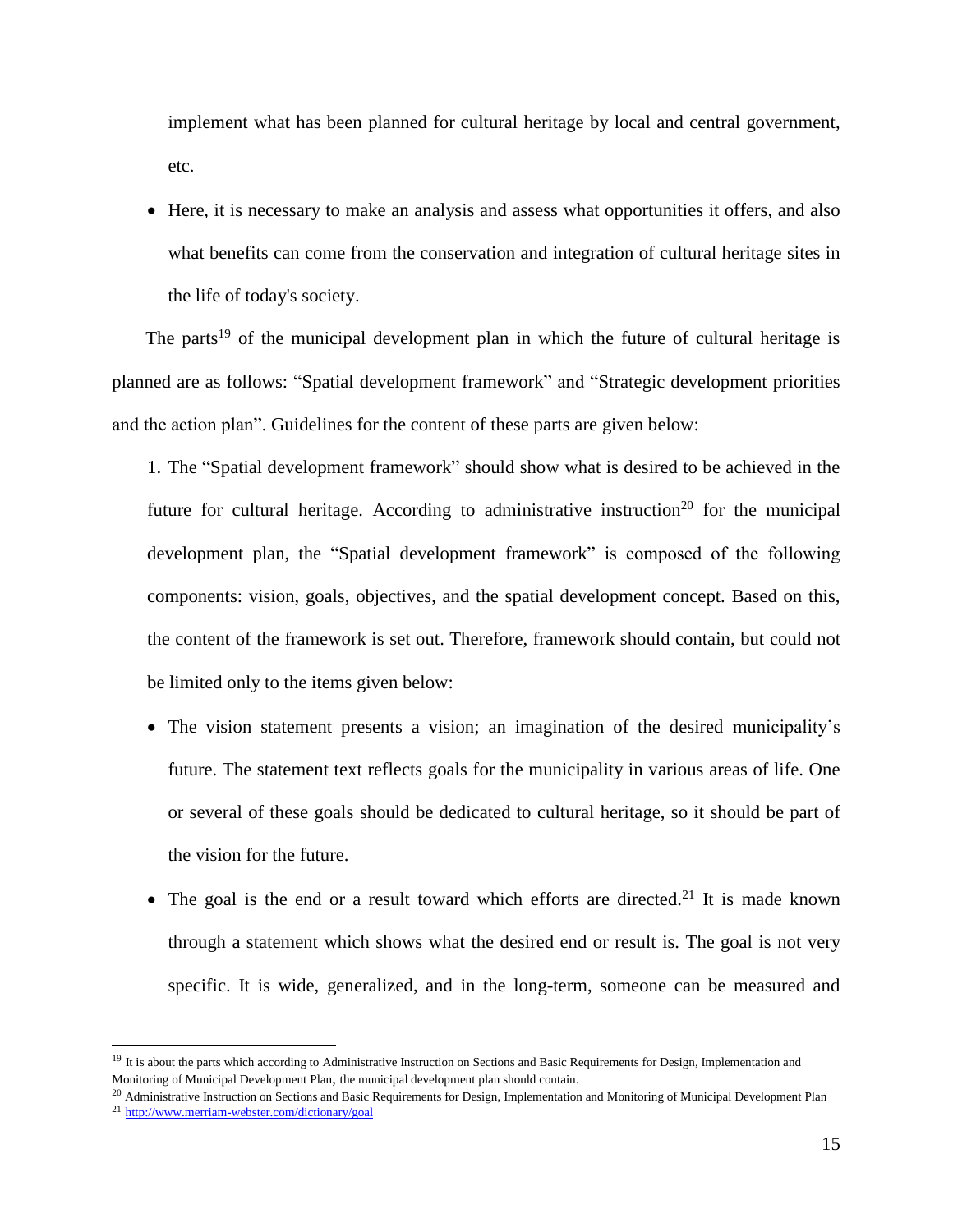someone cannot. The goal is the "big picture". Among the goals for the municipality, identified in the municipal development plan, the goal or goals for cultural heritage should occupy a special place. It can be even only one goal, but it should be comprehensive. Such a goal, which is recommended to be appropriated by the municipal development plan, is: *"Protection, conservation and use of cultural heritage".*

Objective is something that one's efforts or actions are intended to attain or accomplish.<sup>22</sup> Unlike the goal, which is a very general target and also long term, the objective is a precise, specific target, and is medium-term or short-term; moreover it is always measurable. It also differs from the goal because it is very tangible and clear, features which are not found within the goal. To be able to achieve the goal, as a very general target, it must be broken down into several specific targets, that is, into several objectives, the achievement of which is easier and faster. The goal for cultural heritage recommended above can be broken down and achieved through the following objectives: *legal protection of cultural heritage*; *institutional protection of cultural heritage; conservation of cultural heritage; increase public awareness on cultural heritage and its understanding; economic benefit through the development of cultural tourism*

These objectives should be elaborated textually to provide an additional explanation of what they mean. For legal protection, it is necessary to complete the legislation on cultural heritage with the issuance of bylaws and various regulations, and to apply the law. Institutional protection means that institutions of cultural heritage, such as those of central level as well as the local level ones should undertake actions under their competence to take care of heritage. In order to perform this work as effectively as possible, it is necessary that these institutions be strengthened continuously. This means

<sup>22</sup> [http://www.diffen.com/difference/Goal\\_vs\\_Objective](http://www.diffen.com/difference/Goal_vs_Objective)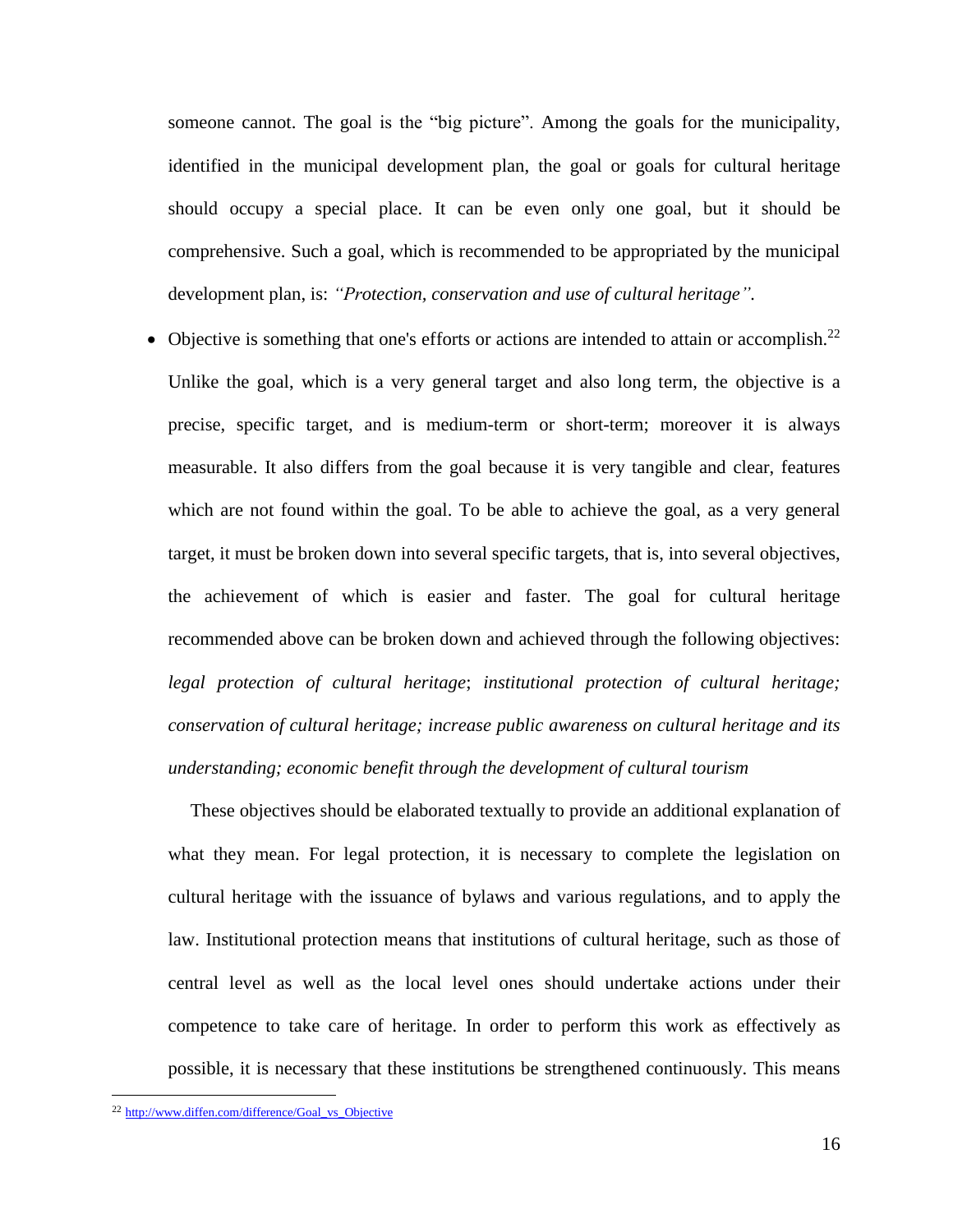the professional development of staff, the increase of staff efforts to protect the heritage, and improving the physical infrastructure of institutions.

The third objective concerns the measures for the preservation of cultural heritage. The Law on Cultural Heritage gives the following definition: "Conservation means measures and actions taken to preserve the cultural heritage without losing its authenticity, significance, cultural, historical, and artistic importance."

The objective to increase public awareness and understanding of cultural heritage will be achieved through the interpretation and presentation of cultural heritage, thereby transmitting to the public the importance of the preservation of this heritage in order to be better understood, and appreciated, and as a result, be more willing to commit to the preservation of cultural heritage. The  $ICOMOS<sup>23</sup>$  Charter for the Interpretation and Presentation of Cultural Heritage Sites gives definitions for interpretation and presentation. According to the Charter: "Interpretation refers to the full range of potential activities intended to heighten public awareness and enhance understanding of the cultural heritage site. These can include print and electronic publications, public lectures, on-site and directly related off-site installations, educational programmes, community activities, and ongoing research, training, and evaluation of the interpretation process itself." "Presentation more specifically denotes the carefully planned communication of interpretive content through the arrangement of interpretive information, physical access, and interpretive infrastructure at a cultural heritage site. It can be conveyed through a variety of technical means, including, yet not requiring, such elements as informational

<sup>&</sup>lt;sup>23</sup> The International Council on Monuments and Sites (ICOMOS) is a professional association that works for the conservation and protection of cultural heritage sites around the world. Now headquartered in Paris, ICOMOS was founded in 1965 i[n Warsaw,](https://en.wikipedia.org/wiki/Warsaw) and offers advice t[o UNESCO](https://en.wikipedia.org/wiki/UNESCO) o[n World Heritage Sites.](https://en.wikipedia.org/wiki/World_Heritage_Site)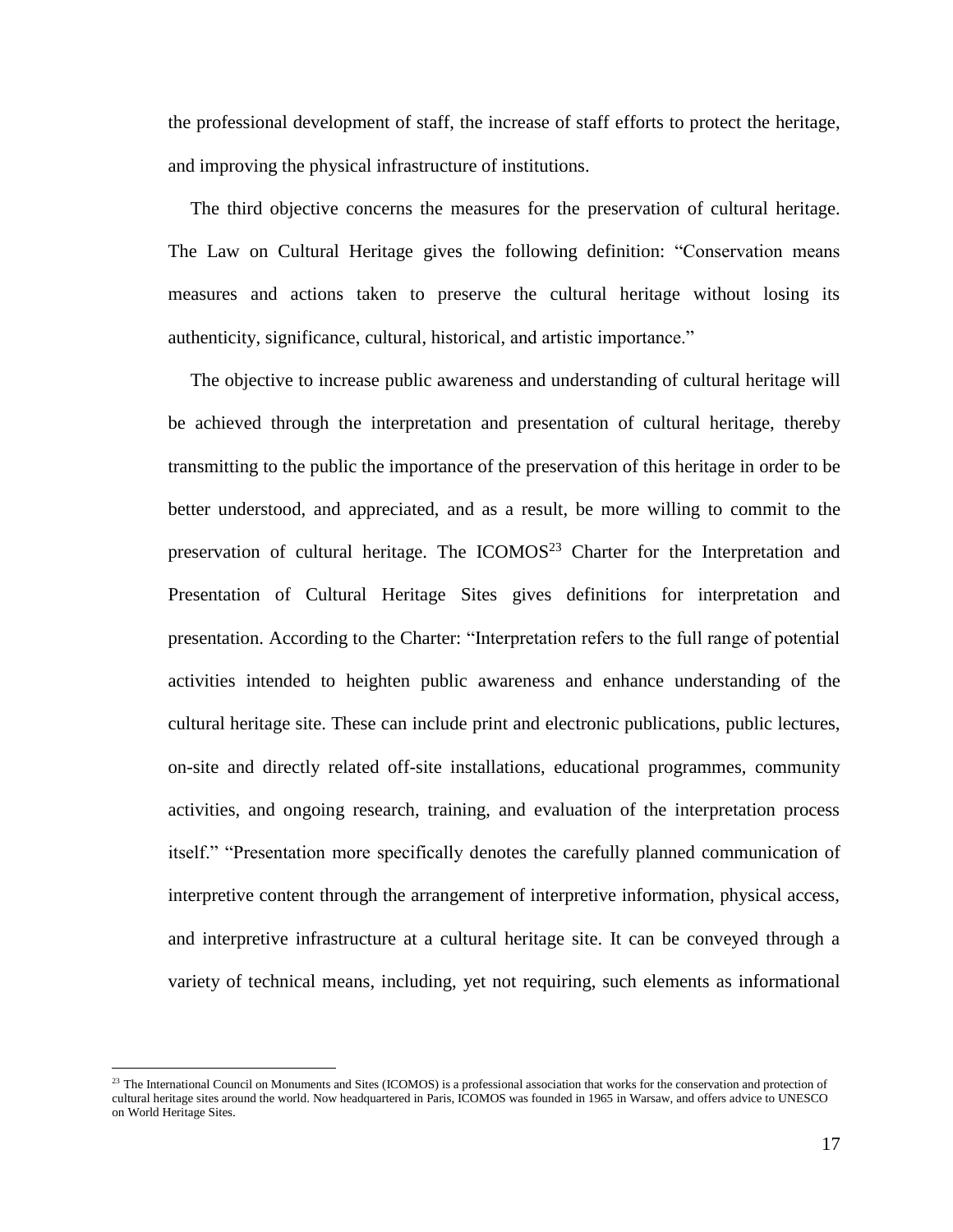panels, museum-type displays, formalized walking tours, lectures and guided tours, and multimedia applications and websites."

The objective for the development of cultural tourism has to do with the use of cultural heritage for the development of cultural tourism. Numerous activities that enable visits to cultural heritage sites and attract local and foreign visitors are needed. Information should be disseminated to inform potential visitors to cultural heritage sites of the municipality. It should enable visitors to enter cultural heritage sites at any time and must be provided to accompany visitors to these sites by persons trained for this job.

 The spatial development concept should show where spatial developments will be dispersed in the future in the territory of the municipality, or what parts of the territory for which developments will be used. The concept should also designate areas which should be protected from construction and other developments that are harmful to these areas. Among the latter are certainly areas where cultural heritage sites are. So the concept in its text on cultural heritage sites should foresee the preservation and protection against harmful developments, while in the cartographic part, it should present these areas in the conceptual map.

2. The "Strategic development priorities and action plan" is part of the municipal development plan, where objectives with high priority are set out from those identified in the previous part of the plan. These priorities should be elaborated as required by the Administrative Instruction MESP-No. 11/2015 on Sections and Basic Requirements for Design, Implementation and Monitoring of the Municipal Development Plan. The action plan should be also presented in this part of the municipal development plan. As the name shows, the action plan should identify the actions and concrete measures to be undertaken or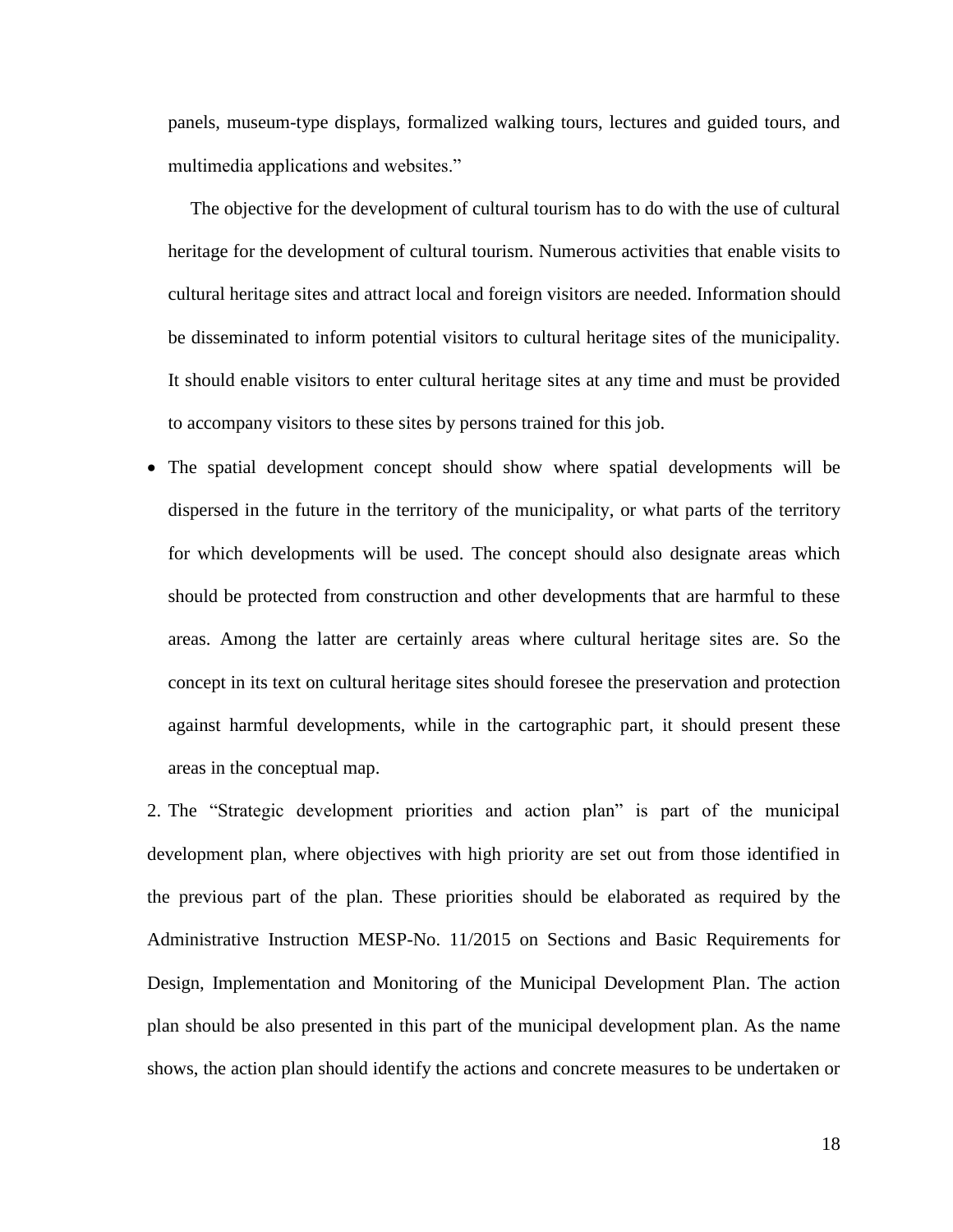projects to be implemented for each objective separately, in order to achieve these objectives. The following is what is recommended to contain the municipal development plan. The action plan should contain, but could not be limited only to actions or concrete measures which are given for each objective in the following items:

• Objective – Legal protection of cultural heritage

Actions:

- Completion of legislation with issuing legal acts deriving from the Law on Cultural Heritage;
- Effective inspection by the Inspectorate of Cultural Heritage of the implementation of legislation and prohibition of illegal actions against cultural heritage;
- Making proposals to be included in the List of Cultural Heritage under the Temporary Protection<sup>24</sup> objects, monuments, or localities of cultural heritage which so far have not been included;
- Objective Institutional protection of cultural heritage

#### Actions:

 $\overline{a}$ 

- Professional advancement of the staff of the cultural heritage institutions and also of those carrying out conservation and restoration work through: funding from MCYS and from municipality for studying and specialization abroad; organization of meetings, debates, workshops, seminars and international conferences; training programs for the staff, such as guide trainings and museum curators, managers, laboratory technicians

<sup>&</sup>lt;sup>24</sup> According to the Law on Cultural Heritage, List of Cultural Heritage under Temporary Protection includes cultural heritage inventoried and selected for temporary protection and conservation by the Ministry on the recommendation of the responsible institutions. Cultural heritage in this list enjoys one year protection which may be extended for at most one more year, and after this period, it is processed for registration in the National Register of Cultural Heritage under Temporary Protection.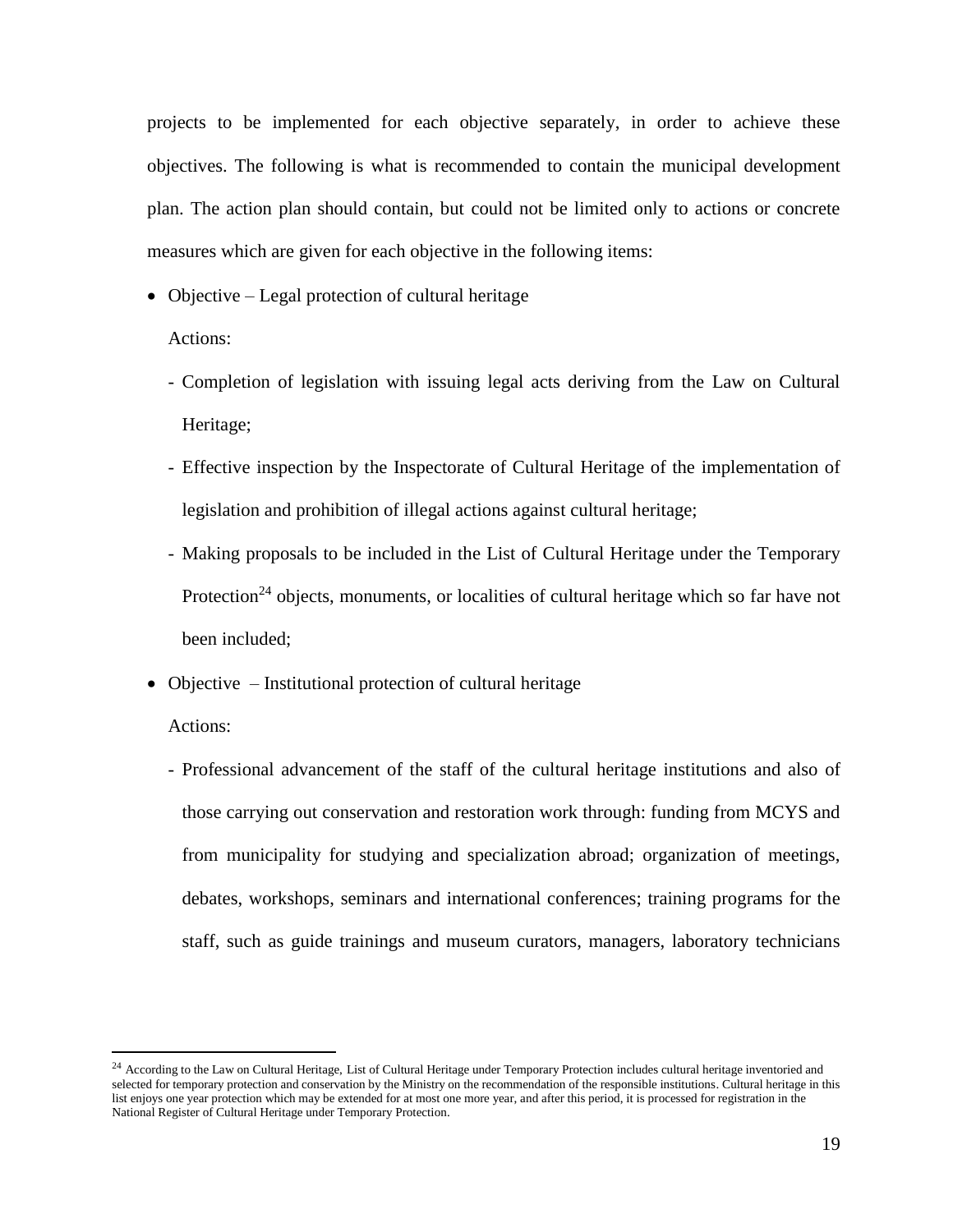and other field professionals<sup>25</sup>, as well as training on using technologies and technical apparatuses for the documentation and contemporary treatment of cultural heritage<sup>26</sup>;

- Raising the level of cooperation between cultural institutions at the municipal level and those at the central level;
- Creating partnerships and cooperation with counterpart institutions of different countries in specialist areas of cultural heritage (digging, conservation/restoration, inventory, budgeting, education)<sup>27</sup>;
- Inventory<sup>28</sup> and documentation<sup>29</sup> of cultural heritage;
- Drafting management plans for the Old Castle, Old Hammam and Old Stone Bridge;
- Improving the physical infrastructure of the institutions<sup>30</sup>, which means improving the buildings of institutions and ensuring optimal working conditions;
- Objective Conservation of cultural heritage

Actions – Setting the actions through which this objective could be achieved depends on the needs on the ground for various interventions in cultural heritage sites. The situation on the ground shows that there is a need for the following interventions:

- Maintenance and consolidation of parts added to the Old Castle during its adaption for the new use, as well as maintenance of this monument as a whole;
- Maintenance of: Old Hammam, Mosque of Gazi Ali Beu, House of Mahmut Pashë Gjinolli, Fortress (Kulla) of Zejnullah Beu, Fortress (Kulla) of Kadri Hyseni, House of

<sup>&</sup>lt;sup>25</sup> This activity is foreseen in the document "National Strategy for Cultural Heritage 2015-2025"

<sup>&</sup>lt;sup>26</sup> This activity is foreseen in the document "National Strategy for Cultural Heritage 2015-2025"

 $27$  This activity is foreseen in the document "National Strategy for Cultural Heritage 2015-2025"

 $^{28}$  Definition on inventory which is given by the Law on Cultural Heritage is: "Inventory" is an official research for registration and

documentation of Cultural Heritage. Inventory presents the basis on which an evaluation is made (a) to determine whether cultural heritage must be protected by law and (b) to prepare the conservation plan."

 $29$  Definition on documentation is given by the Law on Cultural Heritage: Documentation is presentation of typological and factual values by graphic, photographic, audiovisual means and written records.

 $30$  This activity is foreseen in the document "National Strategy for Cultural Heritage 2015-2025"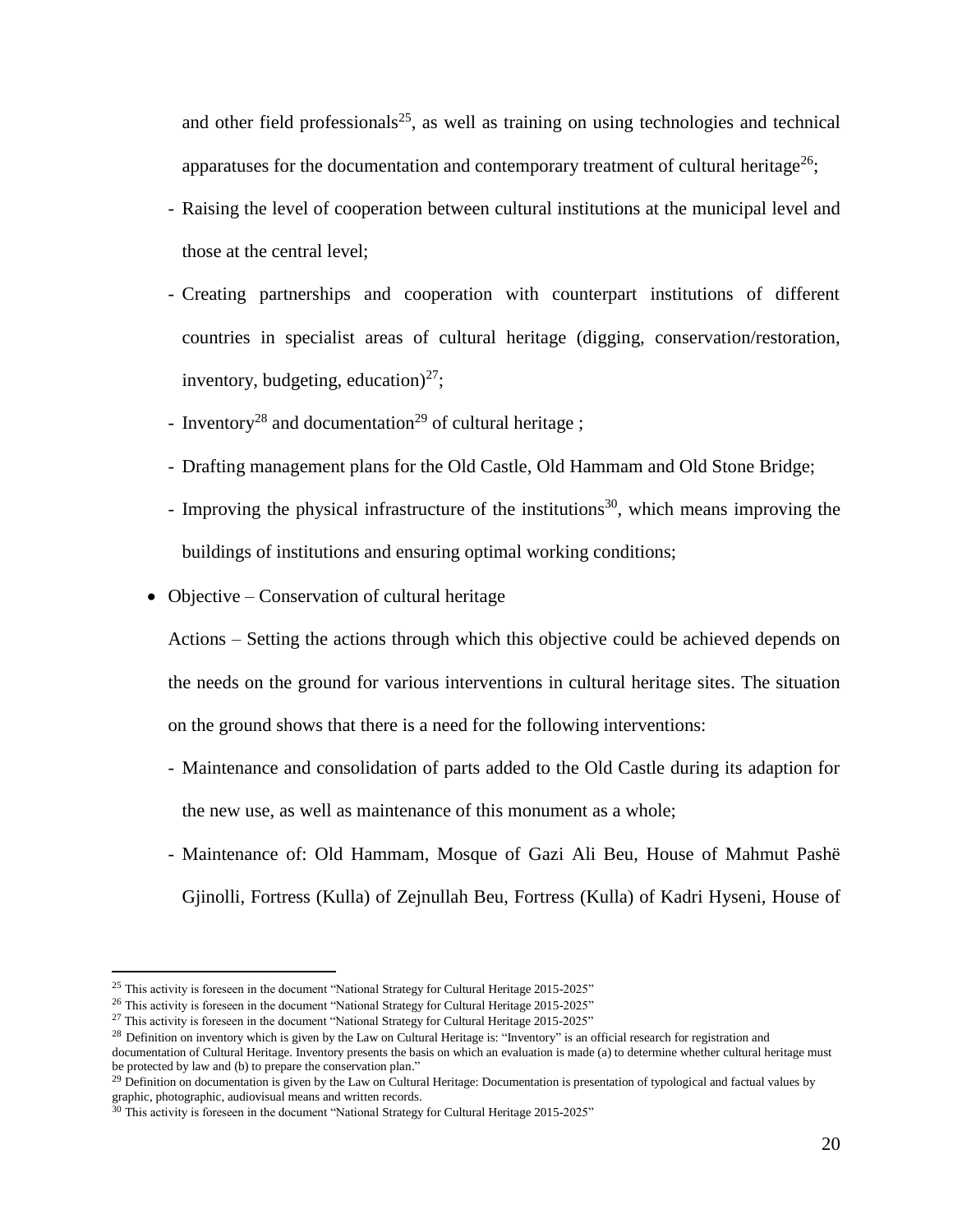Zymer Musiqi, House of Pantina family in Vushtrri, the courtyard of the Fortress of Azem Bejta in Galica;

- Defining the boundaries of the historical zone of the town of Vushtrri and drafting the conservation plan;
- Restoration of: Old Stone Bridge (Vushtrri), Old Stone Bridge (Vrri), House of Shaban Agë Haxhiu (Vushtrri), Church of Saint Llazar (Samadrexha), Fortress (Kulla) of Adem Isa, old taps (Vushtrri) – "Restoration is appropriate only if there is sufficient evidence of an earlier state of the fabric."<sup>31</sup> This means that, as stated by one of the principles of the ICOMOS Charter, "Principles on Analysis, Conservation and Structural Restoration of Architectural Heritage", studies, and proposals should be conducted prior to the restoration commencing, and should be developed in several steps, such as: research for significant data and information, individuation of the causes of damage and decay, choice of the remedial measures, and the control of the efficiency of the interventions. This charter, as well as some other charters adopted by ICOMOS has listed principles dealing with conservation and restoration. The restorers should follow these principles.
- Adaptation of the House of Mahmut Pashë Gjinolli to use it as a museum in Vushtrri;
- Adaptation of Old Hammam in Vushtrri to use it as a gallery of arts;
- Drafting a project for the regeneration of the area around the Old Castle for the development of cultural activities;
- Laying of causey along the road that connects the Castle, Hammam, and Stone Bridge;
- Consolidation of the Fortress (Kulla) of Mehmet Karaqa;
- Recording all archeological sites which are under legal protection, marking them, and prohibiting actions in these sites which are contrary to their conservation. It is about

<sup>31</sup> Article 19 of the Burra Charter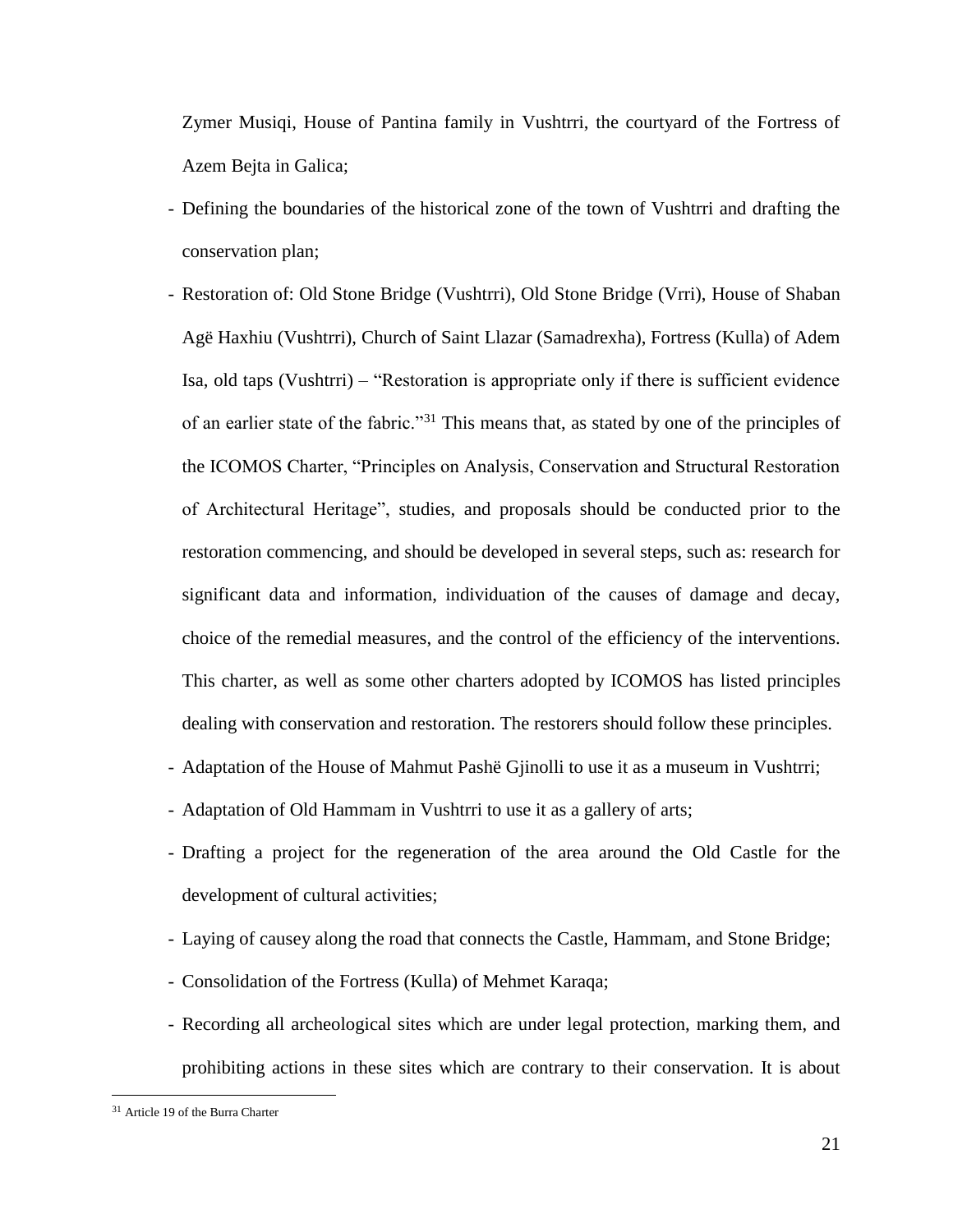Ancient Archeological Locality Ligata (Stanoc i Poshtëm), Archeological Locality Selishtë–Ҫeremidëhane (Banjicë), Ancient and Medieval Archeological Locality te Jorgovanët (at Jorgovans) (Novosellë), Ancient Fortress – Gradina e Malokëve (Samadrexhë), Ancient Fortress – Gjyteti (Strofc), Archeological Locality Selishtë – te shpija (at the house) (Vërnicë), Medieval Ruins of the Complex in the Hill Çeçan (Duboc), Archeological Locality (Dobërllukë), Archeological Locality (Mirash), Traces of Roman Mansion (Pestovë), Pre-historic settlement and Late Antiquity (Zhilivodë), and Pre historic and Medieval locality (Samadrexhë).

- Objective Increase public awareness on cultural heritage and its understanding Actions:
	- Realization of print and electronic publications on cultural heritage<sup>32</sup>;
	- Promotion of these publications and of cultural heritage in general through written and electronic media, by broadcasting programs in radio and TV, and broadcasting them also abroad through satellite transmission;
	- Promotion of cultural heritage via Internet;

- Inclusion of cultural heritage in curricula of educational system;
- Organization of pupils' and students' visits to cultural heritage sites;
- Organization of competitions between schools in terms of knowledge on cultural heritage;
- Organizing and holding public lectures in cultural heritage sites, associated with exhibitions of pictures on big screens and video recordings;
- Organization of concerts, theatrical plays and other activities in cultural heritage sites;

<sup>&</sup>lt;sup>32</sup> Cultural heritage to this action and to other actions under this objective means all categories of cultural heritage which according to the Law on Cultural Heritage are: archaeological heritage, architectural heritage, movable heritage, spiritual heritage and cultural landscapes.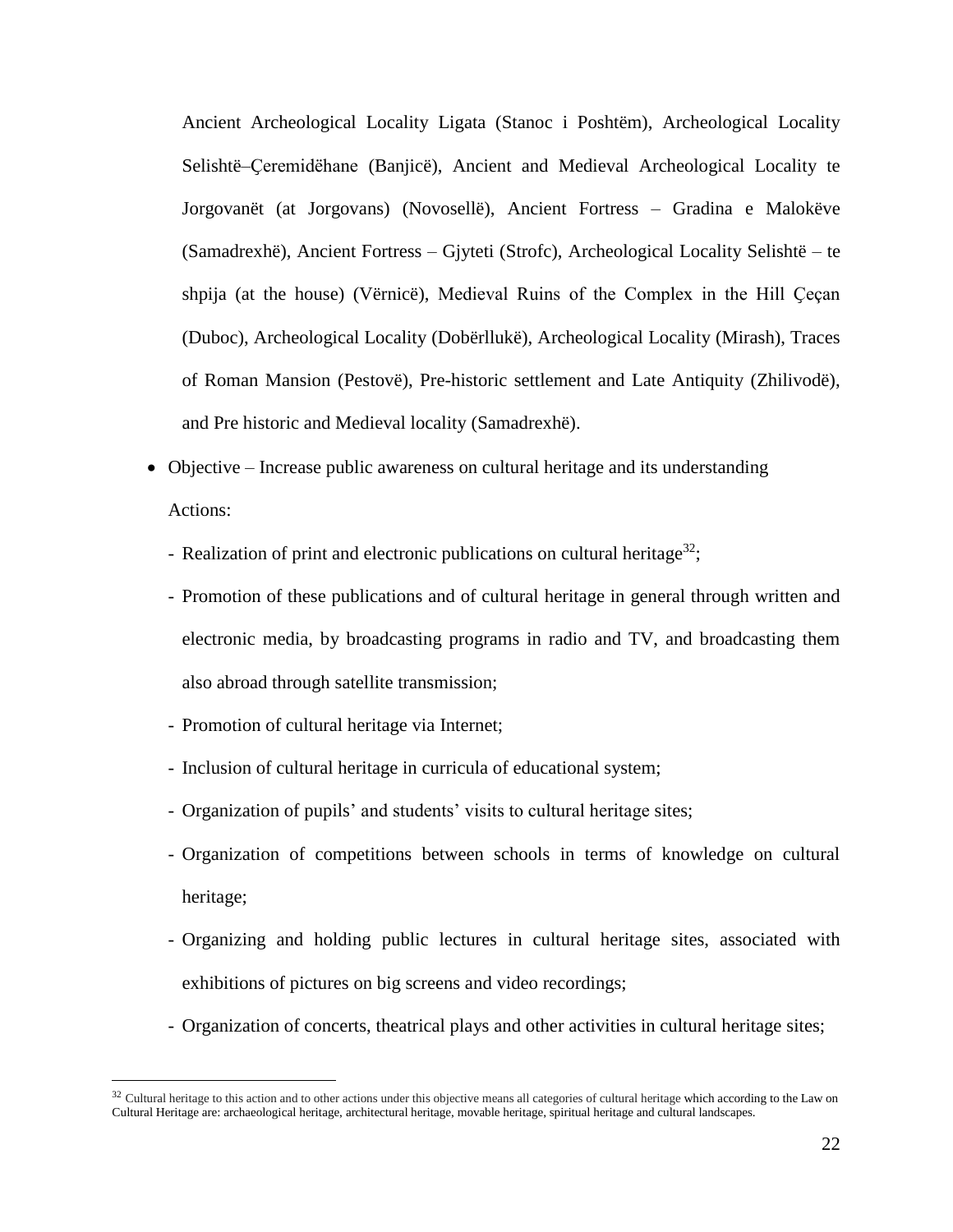- Enriching the library of the Museum of Vushtrri with literature on cultural heritage of the country and the region<sup>33</sup>;
- Enriching the Museum of Vushtrri with ethnographic and historical exhibits<sup>34</sup>;
- Training people for organizing various activities for public awareness-raising;
- Support and stimulation from MCYS and the Municipality of Vushtrri for the establishment of ensembles that cultivate dances and folk music by funding their establishment, their work and their professional development;
- Maintaining existing video and audio recording and realization of new recordings with folk dance and folk music;
- The appropriate presence of folk dance and folk music in the media, especially on TV;
- More frequent concert plays with folk dance and folk music;
- Proper and continuous promotion of the work of craftsmen and artistic crafts in print and electronic media, especially on television;
- Stimulation of artisans by freeing them from taxes;
- Objective Economic benefit through the development of cultural tourism

Actions:

- Promotion of cultural heritage<sup>35</sup> via Internet;
- The realization of publications on cultural heritage, development of informational brochures (tourist guides) for the Municipality of Vushtrri, and their distribution within the country and abroad;

<sup>&</sup>lt;sup>33</sup> This action was taken from Local Cultural Heritage Plan of the Municipality of Vushtrri

<sup>&</sup>lt;sup>34</sup> This action was taken from Local Cultural Heritage Plan of the Municipality of Vushtrri

<sup>&</sup>lt;sup>35</sup> Cultural heritage to this action and to other actions under this objective means all categories of cultural heritage which according to the Law on Cultural Heritage are: archaeological heritage, architectural heritage, movable heritage, spiritual heritage and cultural landscapes.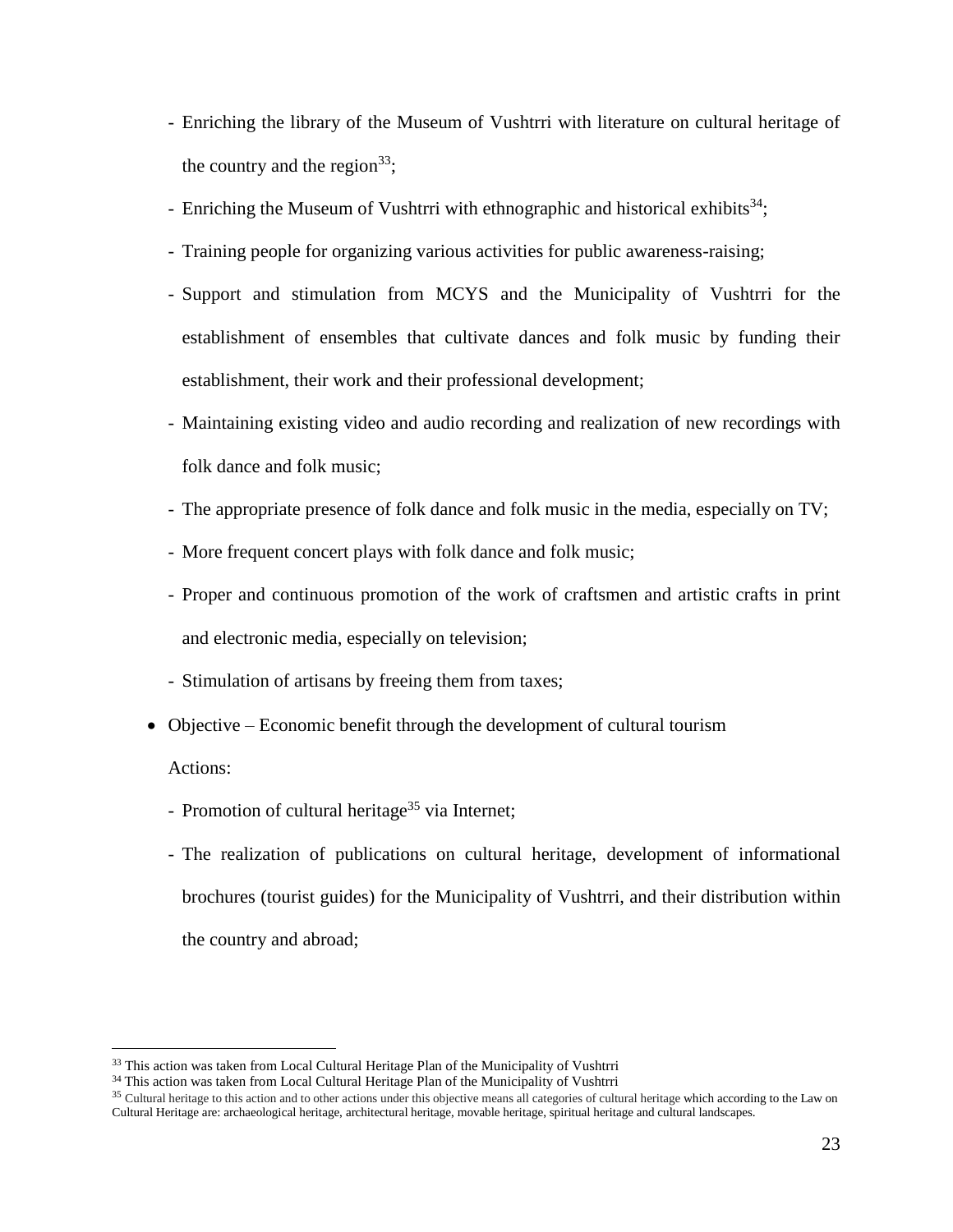- Establishment of a touristic information office which will provide the visitors with information about touristic offers of the municipality, information on cultural heritage and provide a guiding service for tourists throughout the cultural heritage sites;
- Training touristic guides;
- Building walking paths at cultural heritage sites;
- Placing accompanying objects at cultural heritage sites where traditional food would be served, souvenirs with national motives, books, brochures, maps, CDs containing information on cultural heritage, and information about tourist offerings of the municipality of Vushtrri would be sold;
- Marking and placing informative panels on cultural heritage sites;
- Setting signposts on the streets of Vushtrri to reach the cultural heritage sites

Administrative Instruction<sup>36</sup> states that for each of the actions listed above, the action plan should indicate:

- Implementation priority (high, medium, low);

- Implementation timeframe (short, medium, long-term);
- Financial implications (minimal, small, medium, large);
- Arrangements for implementation, such as public-private partnerships etc.;
- Human, technical and other resources, necessary for implementation of the action;
- A rough budget and the budget category for expenditures;
- Roles and responsibilities for each responsible organization, implementing partner or stakeholder.

<sup>&</sup>lt;sup>36</sup> Administrative Instruction MESP-No. 11/2015 on Sections and Basic Requirements for Design, Implementation and Monitoring of Municipal Development Plan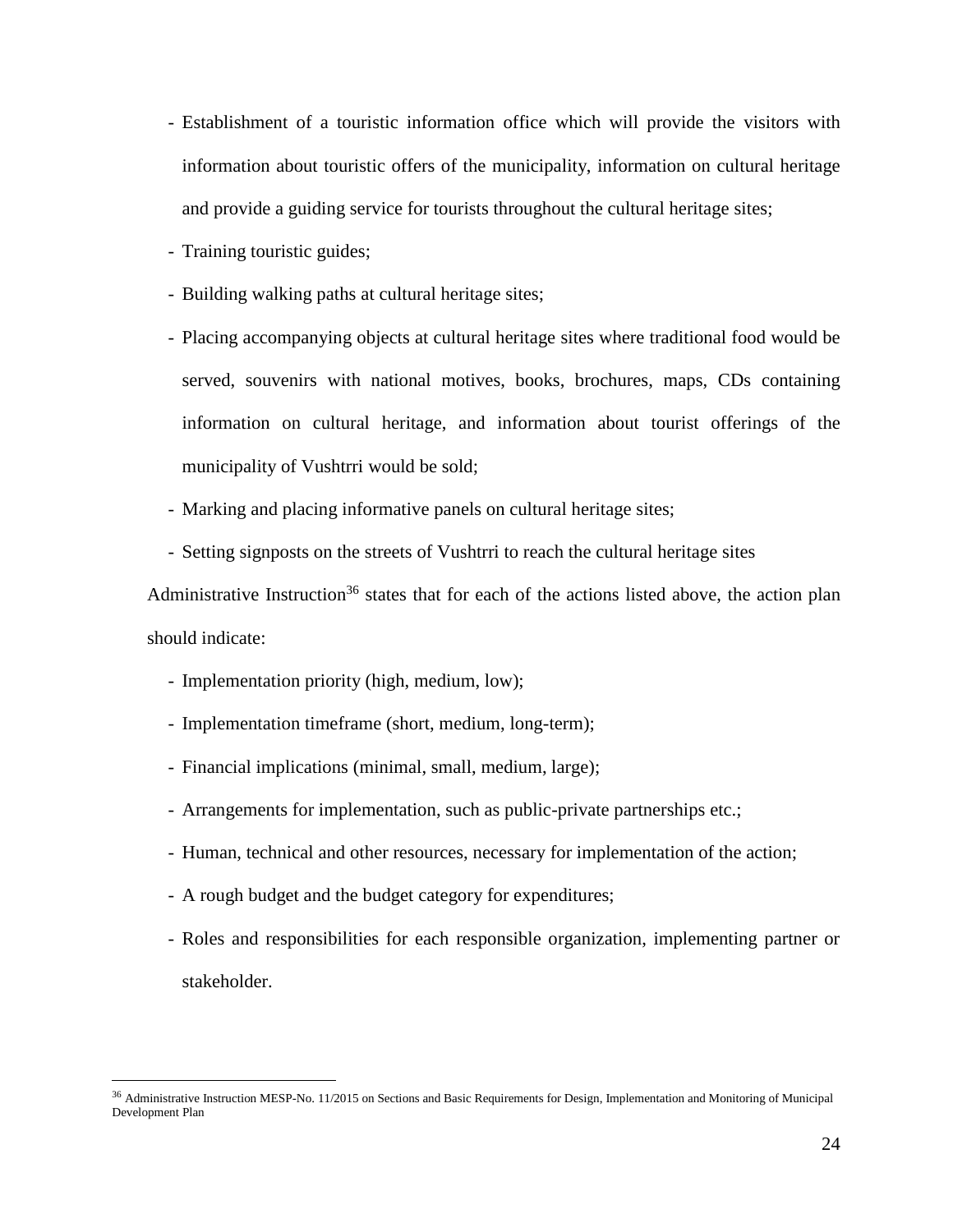#### **Conclusion and recommendation**

After reviewing the part of the cultural heritage in MDPV, it is concluded that this document lacks proper handling of this heritage. This plan, as in the section where it presents the current situation, as well as in the section where it plans the future of cultural heritage, has its advantages and disadvantages or deficiencies. In the part where the current situation is presented, the positive thing is that it informs the reader with the existence of cultural and historical monuments and with cultural heritage localities in the territory of the Municipality of Vushtrri. This part provides a list with names of monuments and localities and a short description of some of these monuments. The text is accompanied by photos of some monuments, and the municipality map shows where cultural heritage sites are located. Deficiencies in this part of the municipal development plan are represented with the lack of a range of information for cultural heritage that mainly dealing with the legal status of cultural heritage sites, description, their treatment, and also their use by the public. The spiritual heritage represented by traditions and folk customs, rituals, dances, music, song, prose and poetry is not presented at all in MDPV.

Advantages of the MDPV part where future planning is conducted are as follows: inclusion of cultural heritage in the future vision for the Municipality of Vushtrri, identification of some of the goals, objectives and actions related to the protection of cultural heritage. On the other hand, the negative side of this part of the plan is represented by the lack of a proper strategy, which would enable the achievement of goals for cultural heritage. Drafting this strategy means breaking down each goal into objectives and then breaking down each objective into concrete actions or projects which lead to the achievement of objectives and goals. This work is left undone in MDPV. We see that one goal is broken down only into one objective, another one into two objectives, and one goal is not broken down at all. These objectives available do not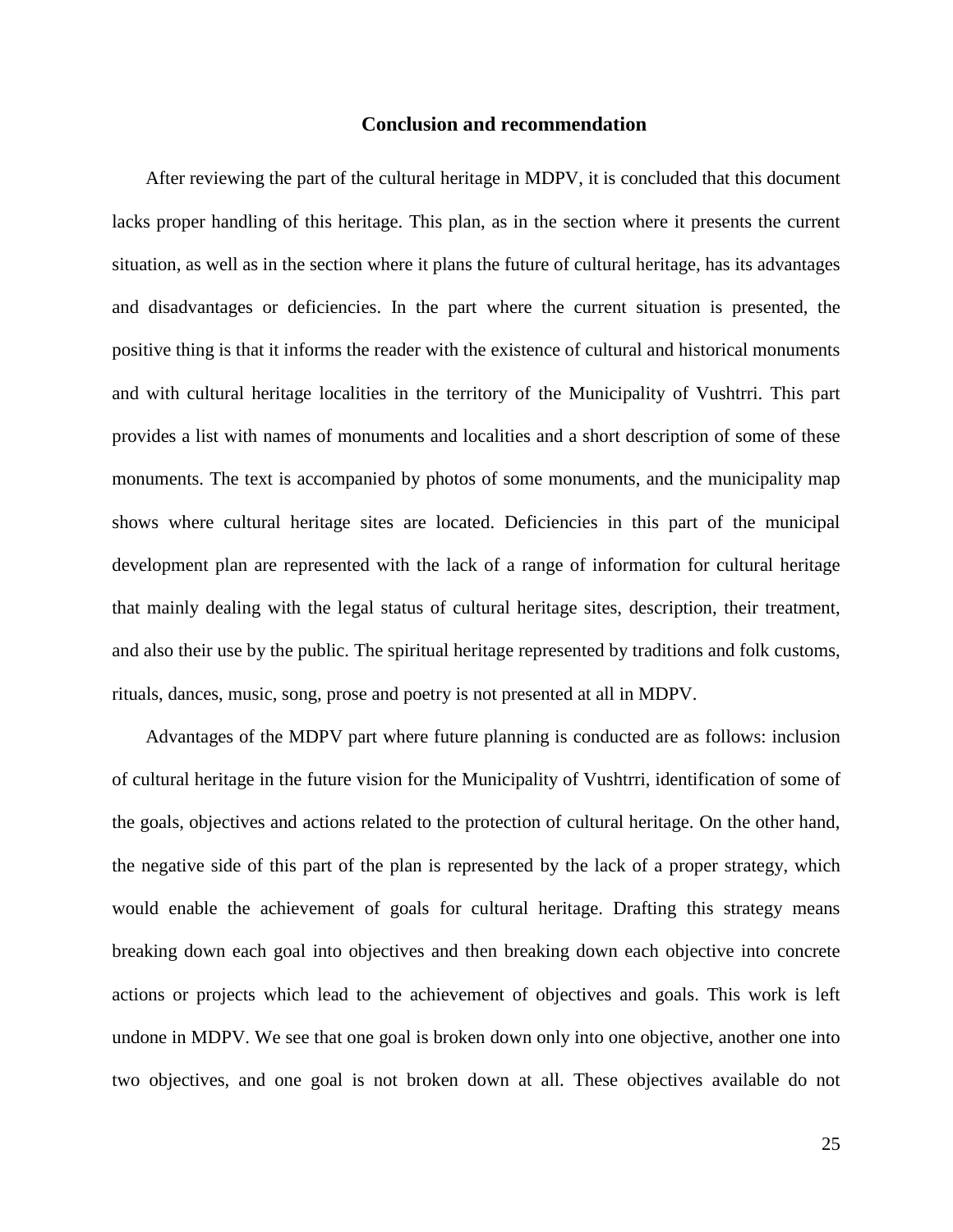sufficiently cover what is entirely needed to be done for cultural heritage in the future. In addition, the plan does not show how to achieve these objectives, so they are not broken down into concrete actions. The document lists only three actions, of which only two are concrete and do not address any specific objective.

Planning the future of cultural heritage aims to protect it by law, to conserve, and use it. This is so because cultural heritage is an important part of the identity of the people of Vushtrri. Preservation of cultural heritage assets would at the same time maintain this identity, while on the other hand it would create a good image for Vushtrri and would attract local and foreign visitors to visit these assets. In this way, cultural tourism would be developed as a branch of economy, and local population would consequently benefit from it. The chances are greater that the goal will be achieved if planning is comprehensive. Due to its deficiencies, the current MDPV is not distinguished for comprehensive planning, and as a result, the chances are lower for the goal to be achieved, and this is a problem that must be solved. In order for the problem to be solved it is necessary that part of the cultural heritage in MDPV be changed for the better. This capstone project gives instructions as of how this change should look.

This capstone project gives guidelines as to each part should contain in the separate municipal development plan. The following is a brief version of what these parts should contain according to these guidelines. Contents of the first part, "Profile of municipality", should be supplemented with information which is missing in the current municipal plan. This part should contain a complete list of cultural heritage sites, including information on: the historical background of these sites, construction materials, rooms of cultural heritage buildings and their function, their physical condition, interventions made in these buildings, possible adaptation of them, the use of cultural heritage sites, funds allocated for cultural heritage from the municipal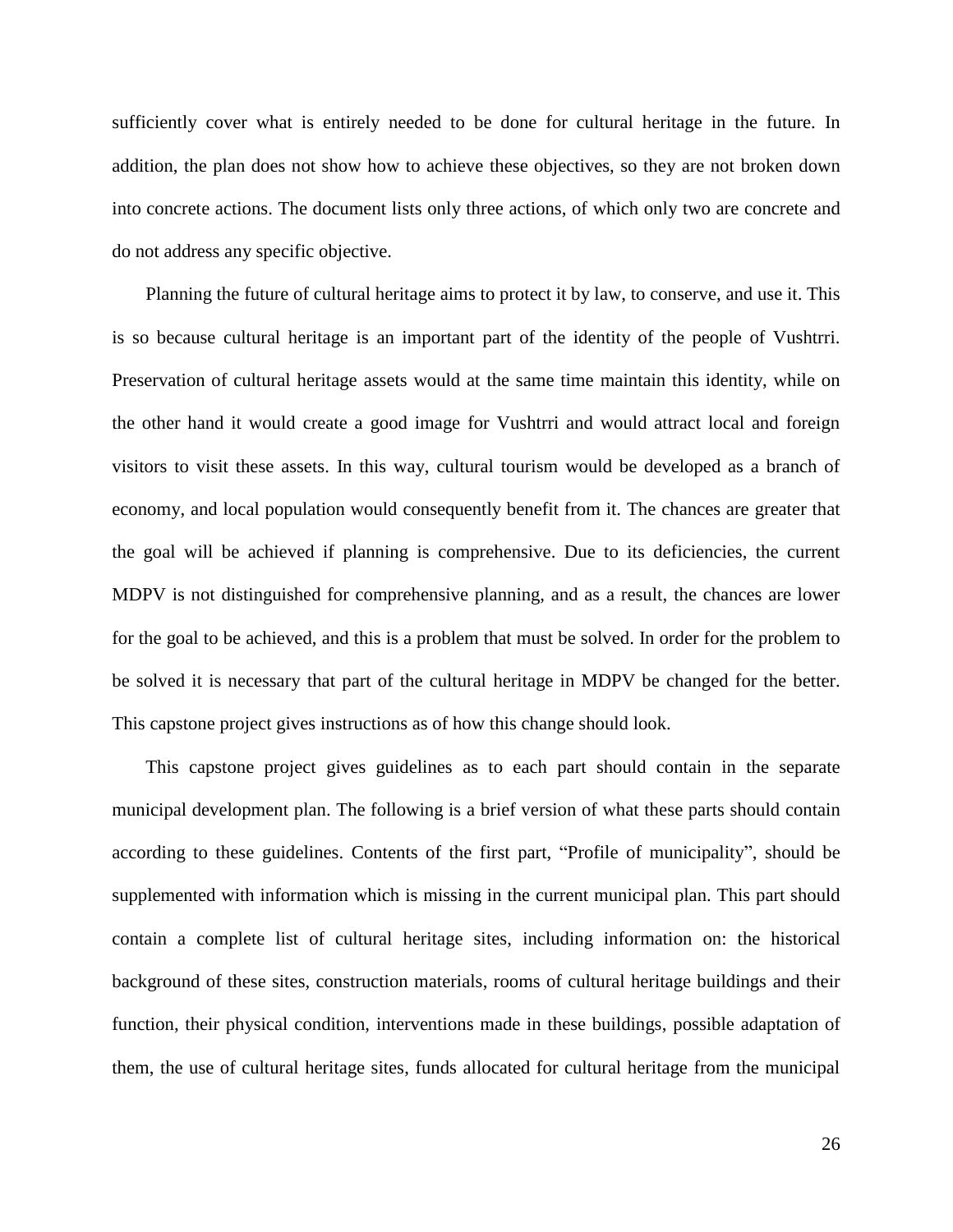budget, and information on the spiritual heritage of the municipality. Part "Assessment of the situation" should contain: SWOT analysis of the municipality's cultural heritage, needs to be met in order to enable the proper care for cultural heritage, positive and negative trends, as well as an assessment of what opportunities it offers and what benefits the preservation and integration of cultural heritage sites in the life of today's society can bring. A vision statement for the future of the municipality, part of which should be the cultural heritage, followed by the goals and objectives for this heritage and a concept of the future spatial development, should be the content of the third part of the municipal development plan, which is "Spatial development framework". This capstone project has identified the goal and objectives for cultural heritage, and it has also recommended for these to be in the contents of this part of the plan. The project also gives a description of the goal and for each objective separately, showing what they mean, and further recommends that this description should also be part of the framework's contents. Following, this project shows what the concept of spatial development means. The project indicates that the concept of spatial development determines the distribution of developments in space. It designates spaces where construction is allowed and those where it is not allowed. "Strategic development priorities and action plan" is part of the municipal development plan, which in its content, according to the guidelines of this project, must have objectives that are considered higher priorities than others, and also the action plan, which takes the biggest part in this contents. The action plan for each objective should identify concrete actions and measures to be taken or projects to be implemented, so that these objectives can be achieved. This project has identified these actions and recommended them for the municipal development plan. Actions relate to the legal and institutional protection of cultural heritage, conservation of this heritage,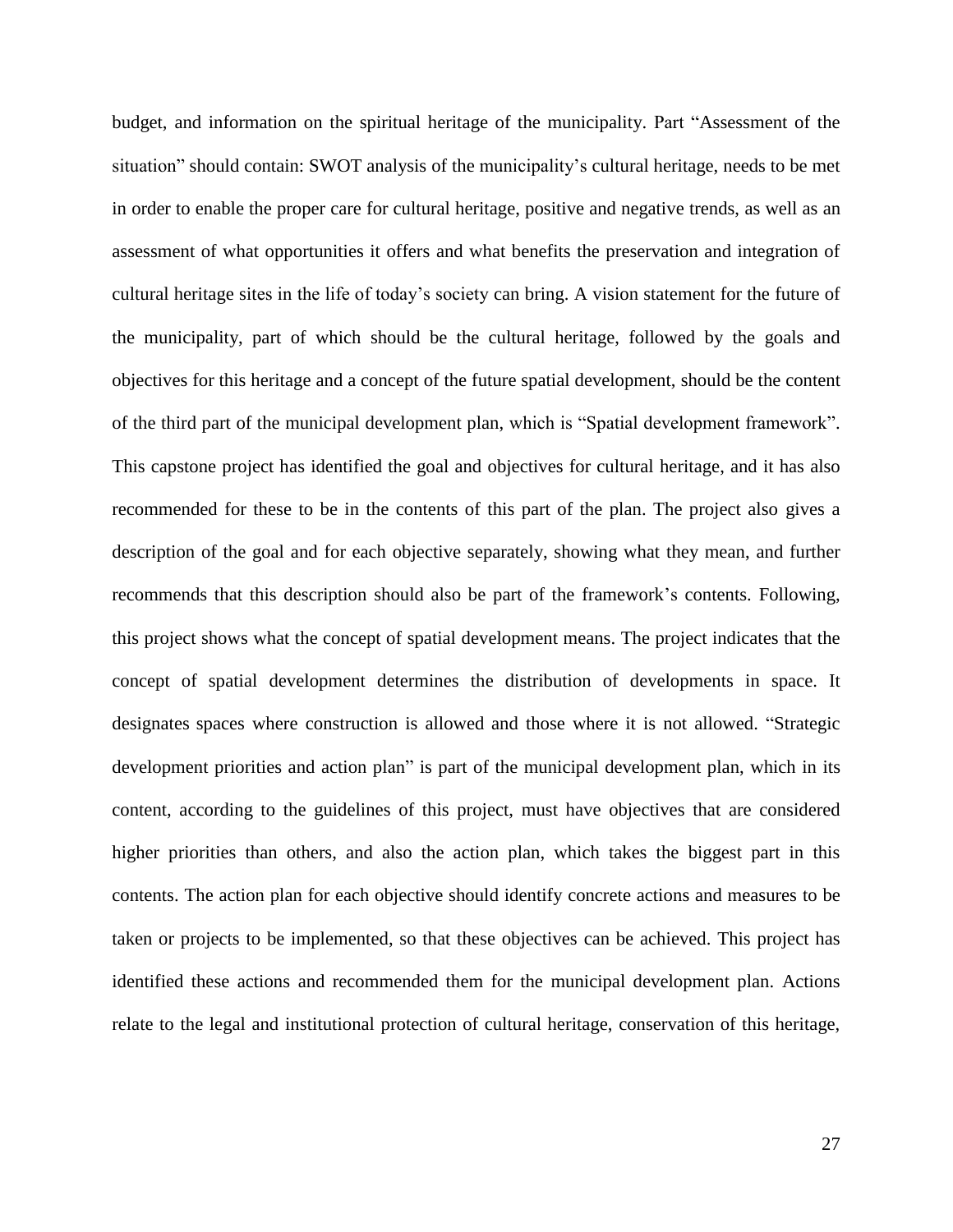the increase of the public awareness of cultural heritage, and the development of cultural tourism.

From what is stated in the previous paragraph, it follows that this capstone project shows precisely what should be done with the cultural heritage of the municipality of Vushtrri. Now, with the change of the municipal development plan under the guidelines of this project, the local government has provided a plan which highlights the actions needed to be done; in addition, it remains to be seen who will ensure the financial means and find professionals who will carry out these actions. With the plan available, a possibility was provided to the local government, that by presenting it to local and international, nongovernmental, or governmental organizations that are willing to donate for cultural heritage, tell them exactly what it wants to do with cultural heritage. Each action required by this municipal plan is a separate project. So, the funds, except those that can be provided by municipality itself and by the central government, can also come from organizations that traditionally donate for cultural heritage projects. Without presenting a concrete plan with concrete projects, there would hardly be any money coming from these donors. The latter ones can also find professionals and thus create all conditions for a more significant intervention than has been intervened thus far for the preservation and use of cultural heritage, through which, as was stated earlier, the community would benefit in general, and also the private owners of cultural heritage properties, in particular. According to the altered municipal development plan, these properties must be preserved, and the implementation of this plan means that private owners will be assisted financially towards the restoration, reconstruction or maintenance of their properties.

The change made in the contents of the part of cultural heritage in the municipal development plan of Vushtrri, for the company which has drafted this plan means more

28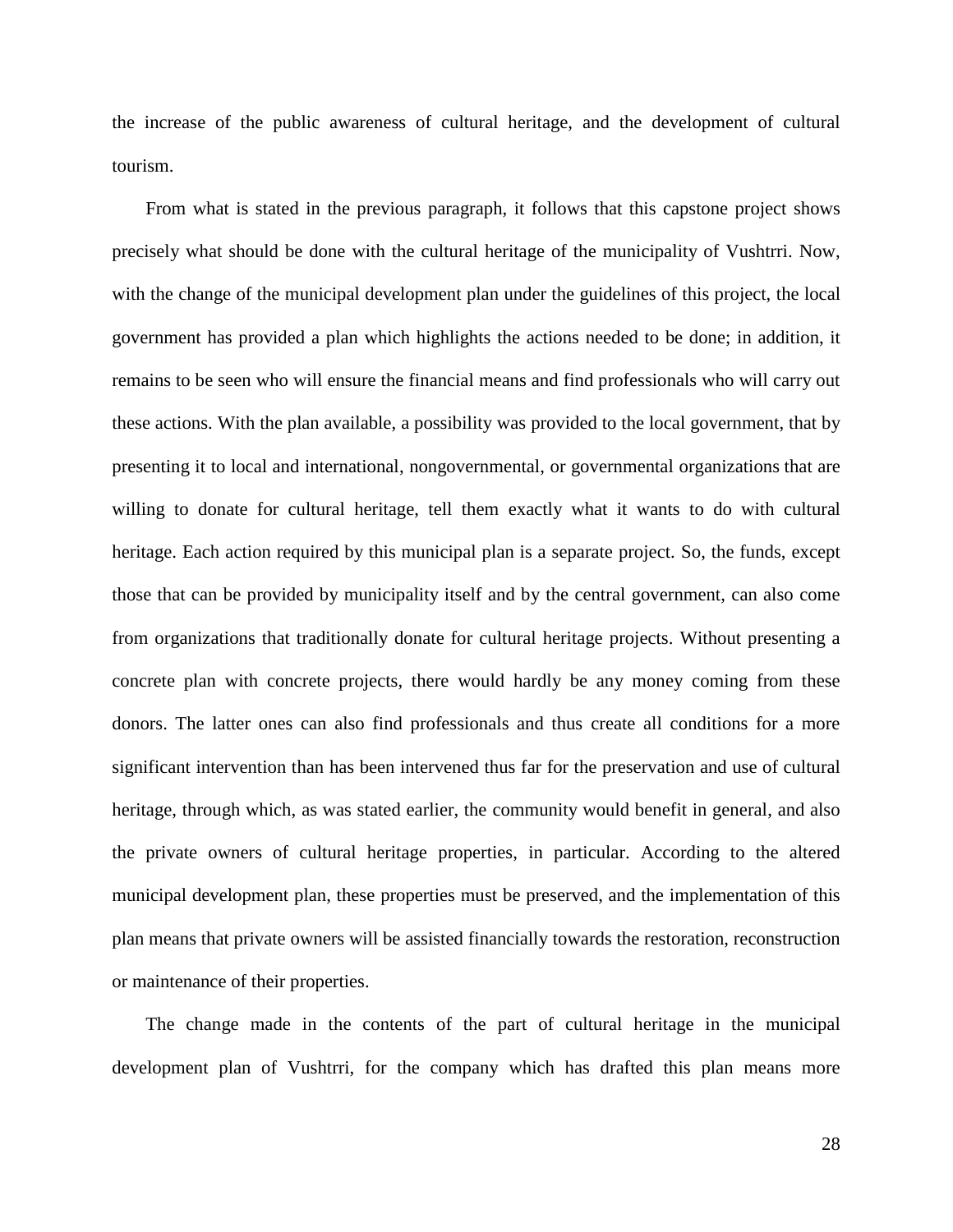experience in the planning of cultural heritage. The company can use this experience in the future for the eventual design of other municipal development plans. In addition, this project, together with its instructions, may be published in order to get into the hands of all those who deal with spatial planning, part of which is the planning of cultural heritage.

The result of this capstone project is foreseen for the future, and after the change of the municipal development plan, the next step is to implement all the envisaged actions within, and thus improve the situation of cultural heritage, to preserve it, and use it more. After a period of time, it will be possible to assess whether the result envisaged is achieved. The assessment will be done by using the comparative method. The data and information on the existing situation of cultural heritage available in the revised municipal development plan will be compared to the data and information to be provided at some time in the future, upon which case, one will see whether the actions are executed and whether the objectives pointed out by this municipal plan are achieved.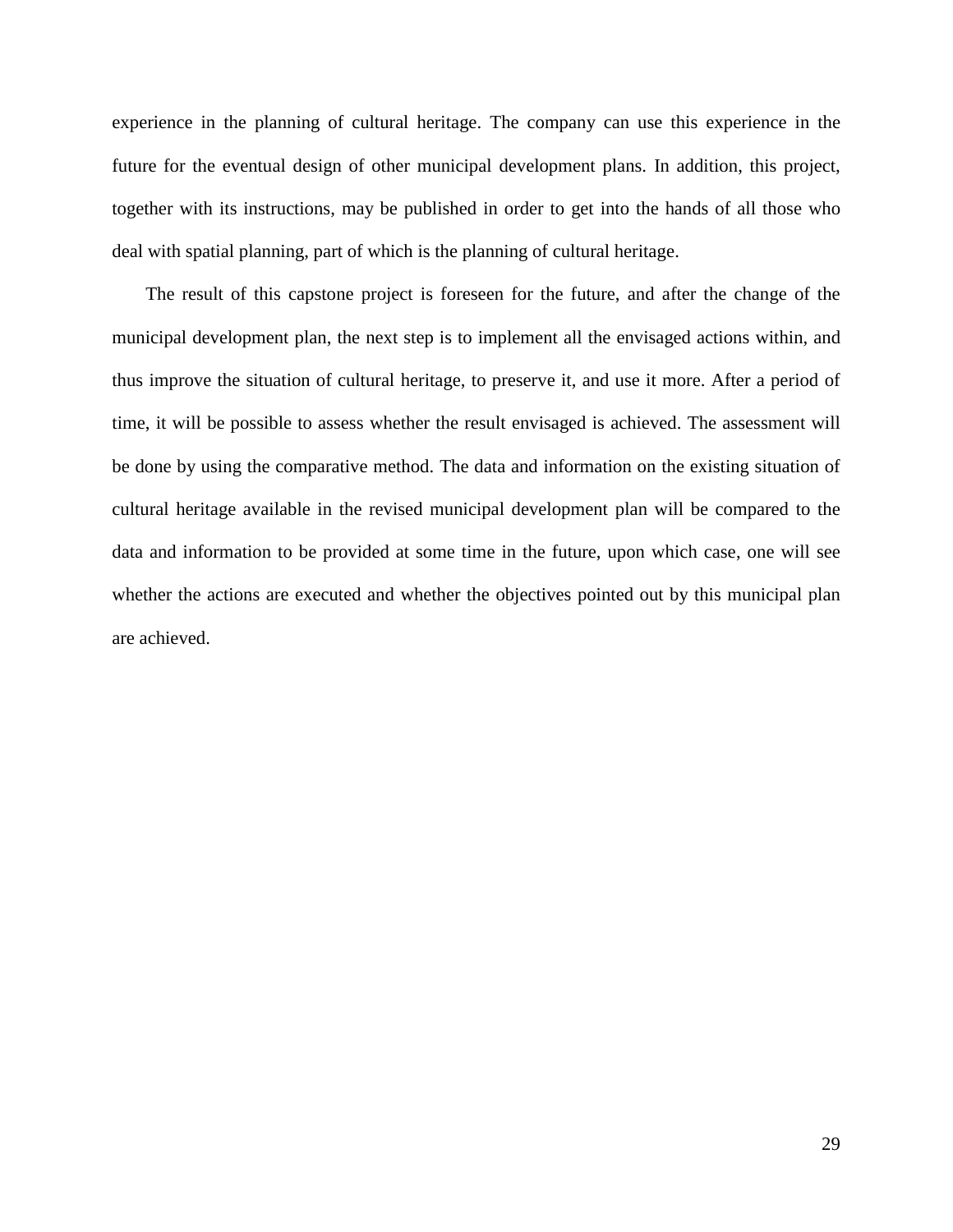### **References**

- 1. Australia ICOMOS Inc. (1999). The Burra Charter (The Australia ICOMOS Charter for Places of Cultural Significance). (Reviewed online at [http://australia.icomos.org/wp](http://australia.icomos.org/wp-content/uploads/BURRA-CHARTER-1999_charter-only.pdf)[content/uploads/BURRA-CHARTER-1999\\_charter-only.pdf\)](http://australia.icomos.org/wp-content/uploads/BURRA-CHARTER-1999_charter-only.pdf).
- 2. Council of Europe Committee on Monuments and Sites, ICOMOS. (1975). European Charter of the Architectural Heritage. (Reviewed online at [http://www.icomos.org/en/support-us/179](http://www.icomos.org/en/support-us/179-articles-en-francais/ressources/charters-and-standards/170-european-charter-of-the-architectural-heritage) [articles-en-francais/ressources/charters-and-standards/170-european-charter-of-the](http://www.icomos.org/en/support-us/179-articles-en-francais/ressources/charters-and-standards/170-european-charter-of-the-architectural-heritage)[architectural-heritage\)](http://www.icomos.org/en/support-us/179-articles-en-francais/ressources/charters-and-standards/170-european-charter-of-the-architectural-heritage).
- 3. Council of Europe. (1985). Convention for the Protection of the Architectural Heritage of Europe. (Reviewed online at [http://www.heritagecouncil.ie/fileadmin/user\\_upload/Publications/Irish\\_Walled\\_Towns/Gran](http://www.heritagecouncil.ie/fileadmin/user_upload/Publications/Irish_Walled_Towns/Granada_Charter.pdf) [ada\\_Charter.pdf\)](http://www.heritagecouncil.ie/fileadmin/user_upload/Publications/Irish_Walled_Towns/Granada_Charter.pdf).
- 4. Council of Europe. (2012). Guidelines on Cultural Heritage. (Reviewed online at [https://www.coe.int/t/dg4/cultureheritage/cooperation/Kosovo/Publications/Guidelines-](https://www.coe.int/t/dg4/cultureheritage/cooperation/Kosovo/Publications/Guidelines-ENG.pdf)[ENG.pdf\)](https://www.coe.int/t/dg4/cultureheritage/cooperation/Kosovo/Publications/Guidelines-ENG.pdf).
- 5. E.C.C.O, European Confederation of Conservator-Restorers' Organisations., ENCoRE, European Network for Conservation-Restoration Education., ICCROM, International Center for the Study of Conservation and Restoration of Cultural Property. European Recommendation for the Conservation and Restoration of Cultural Heritage. (Reviewed online at [http://www.google.com/url?sa=t&rct=j&q=&esrc=s&frm=1&source=web&cd=1&ved=0ahU](http://www.google.com/url?sa=t&rct=j&q=&esrc=s&frm=1&source=web&cd=1&ved=0ahUKEwiDsqaT-d7KAhVFBiwKHVCGD5kQFggdMAA&url=http%3A%2F%2Fwww.ecco-eu.org%2Fdocuments%2Fecco-documentation%2Feuropean-recommendation-for-the-conservation-and-restoration-of-cultural-heritage%2Fdownload.html&usg=AFQjCNHeCu3eNgmFrWIBupVgPQmtBDvSTQ)

[KEwiDsqaT-d7KAhVFBiwKHVCGD5kQFggdMAA&url=http%3A%2F%2Fwww.ecco](http://www.google.com/url?sa=t&rct=j&q=&esrc=s&frm=1&source=web&cd=1&ved=0ahUKEwiDsqaT-d7KAhVFBiwKHVCGD5kQFggdMAA&url=http%3A%2F%2Fwww.ecco-eu.org%2Fdocuments%2Fecco-documentation%2Feuropean-recommendation-for-the-conservation-and-restoration-of-cultural-heritage%2Fdownload.html&usg=AFQjCNHeCu3eNgmFrWIBupVgPQmtBDvSTQ)[eu.org%2Fdocuments%2Fecco-documentation%2Feuropean-recommendation-for-the](http://www.google.com/url?sa=t&rct=j&q=&esrc=s&frm=1&source=web&cd=1&ved=0ahUKEwiDsqaT-d7KAhVFBiwKHVCGD5kQFggdMAA&url=http%3A%2F%2Fwww.ecco-eu.org%2Fdocuments%2Fecco-documentation%2Feuropean-recommendation-for-the-conservation-and-restoration-of-cultural-heritage%2Fdownload.html&usg=AFQjCNHeCu3eNgmFrWIBupVgPQmtBDvSTQ)[conservation-and-restoration-of-cultural](http://www.google.com/url?sa=t&rct=j&q=&esrc=s&frm=1&source=web&cd=1&ved=0ahUKEwiDsqaT-d7KAhVFBiwKHVCGD5kQFggdMAA&url=http%3A%2F%2Fwww.ecco-eu.org%2Fdocuments%2Fecco-documentation%2Feuropean-recommendation-for-the-conservation-and-restoration-of-cultural-heritage%2Fdownload.html&usg=AFQjCNHeCu3eNgmFrWIBupVgPQmtBDvSTQ)[heritage%2Fdownload.html&usg=AFQjCNHeCu3eNgmFrWIBupVgPQmtBDvSTQ\)](http://www.google.com/url?sa=t&rct=j&q=&esrc=s&frm=1&source=web&cd=1&ved=0ahUKEwiDsqaT-d7KAhVFBiwKHVCGD5kQFggdMAA&url=http%3A%2F%2Fwww.ecco-eu.org%2Fdocuments%2Fecco-documentation%2Feuropean-recommendation-for-the-conservation-and-restoration-of-cultural-heritage%2Fdownload.html&usg=AFQjCNHeCu3eNgmFrWIBupVgPQmtBDvSTQ).

- 6. ICOMOS International Scientific Committee on Interpretation and Presentation of Cultural Heritage Sites, General Assembly of ICOMOS. (2008). The ICOMOS Charter for the Interpretation and Presentation of Cultural Heritage Sites. (Reviewed online at [http://www.icomos.org/charters/interpretation\\_e.pdf\)](http://www.icomos.org/charters/interpretation_e.pdf).
- 7. Johansson, Erika. (2010). Sustainable Integrated Conservation of the Built Environment. (Reviewed online at [http://www.coast-alive.eu/55CB899B-A4F9-4577-940A-](http://www.coast-alive.eu/55CB899B-A4F9-4577-940A-9D13E15225C3/FinalDownload/DownloadId-D8B99F207B921AF5106549659E1D8D78/55CB899B-A4F9-4577-940A-9D13E15225C3/sites/default/files/article/files/presentation.kulturmiljo_halland.100528.pdf)[9D13E15225C3/FinalDownload/DownloadId-](http://www.coast-alive.eu/55CB899B-A4F9-4577-940A-9D13E15225C3/FinalDownload/DownloadId-D8B99F207B921AF5106549659E1D8D78/55CB899B-A4F9-4577-940A-9D13E15225C3/sites/default/files/article/files/presentation.kulturmiljo_halland.100528.pdf)[D8B99F207B921AF5106549659E1D8D78/55CB899B-A4F9-4577-940A-](http://www.coast-alive.eu/55CB899B-A4F9-4577-940A-9D13E15225C3/FinalDownload/DownloadId-D8B99F207B921AF5106549659E1D8D78/55CB899B-A4F9-4577-940A-9D13E15225C3/sites/default/files/article/files/presentation.kulturmiljo_halland.100528.pdf)[9D13E15225C3/sites/default/files/article/files/presentation.kulturmiljo\\_halland.100528.pdf\)](http://www.coast-alive.eu/55CB899B-A4F9-4577-940A-9D13E15225C3/FinalDownload/DownloadId-D8B99F207B921AF5106549659E1D8D78/55CB899B-A4F9-4577-940A-9D13E15225C3/sites/default/files/article/files/presentation.kulturmiljo_halland.100528.pdf).
- 8. KwaZulu Natal Provincial Government/Department of Local Government and Traditional Affairs. (2009). Cultural Heritage Interpretation for Spatial Planning. (Reviewed online at [http://devplan.kzntl.gov.za/General/Documents/2009Oct2\\_5/Gdln6%20Cultural%20Heritage](http://devplan.kzntl.gov.za/General/Documents/2009Oct2_5/Gdln6%20Cultural%20Heritage%20Report%2014.8.09.pdf) [%20Report%2014.8.09.pdf\)](http://devplan.kzntl.gov.za/General/Documents/2009Oct2_5/Gdln6%20Cultural%20Heritage%20Report%2014.8.09.pdf).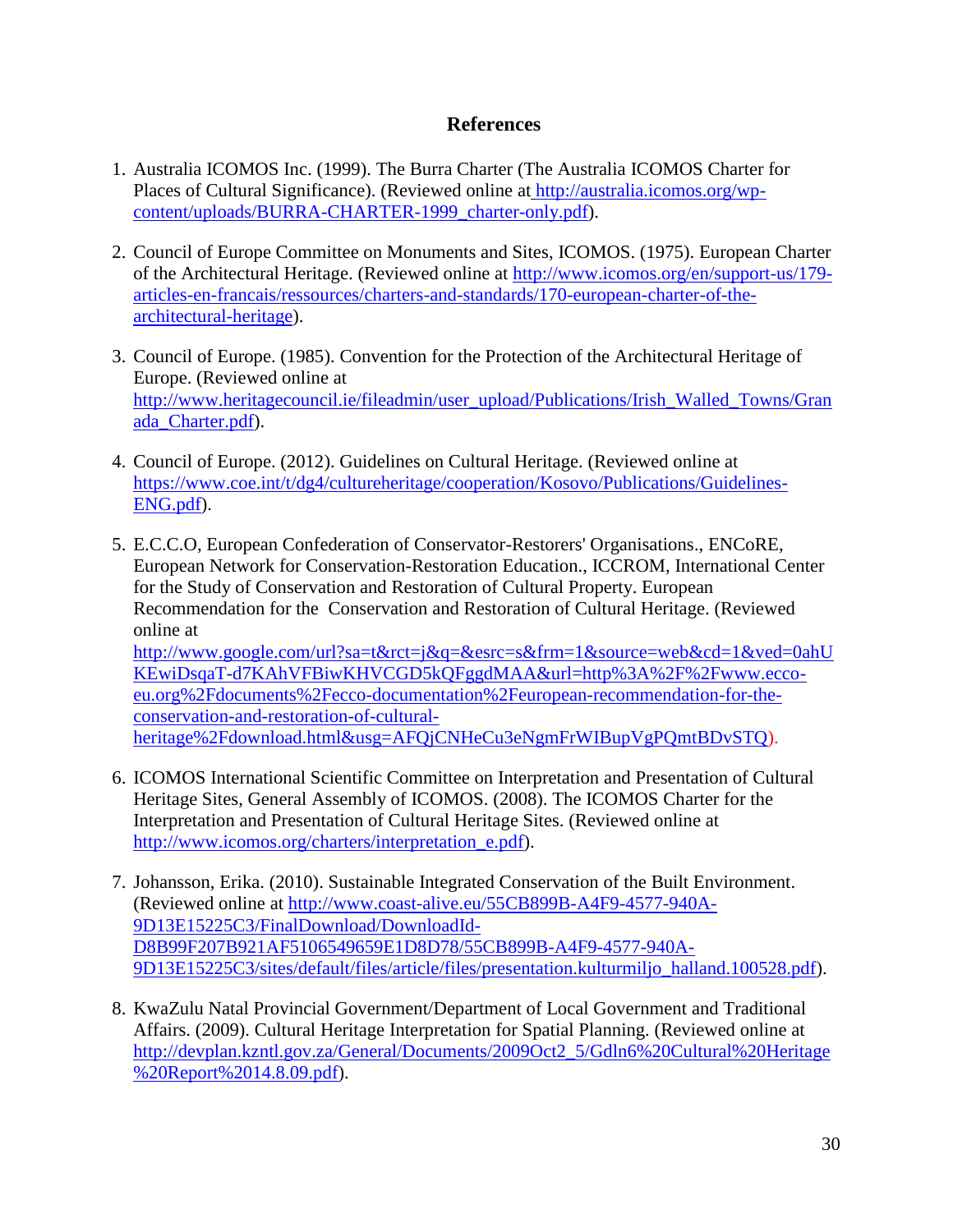- 9. International Committee for the Management of Archaeological Heritage, ICOMOS. (1990). Charter for the Protection and Management of the Archaeological Heritage. (Reviewed online at [http://www.icomos.org/charters/arch\\_e.pdf\)](http://www.icomos.org/charters/arch_e.pdf).
- 10. Kunzmann, R. K. (2004). Culture, creativity and spatial planning. (Reviewed online at [http://kulturplan.lixnet.dk/pdf/aktivitetsplan/071003\\_TPRCulture.pdf\)](http://kulturplan.lixnet.dk/pdf/aktivitetsplan/071003_TPRCulture.pdf).
- 11. General Assembly of the International Council on Monuments and Sites (ICOMOS). (2011). The Valletta Principles for the Safeguarding and Management of Historic Cities, Towns and Urban Areas. (Reviewed online at [http://www.icomos.org/Paris2011/GA2011\\_CIVVIH\\_text\\_EN\\_FR\\_final\\_20120110.pdf\)](http://www.icomos.org/Paris2011/GA2011_CIVVIH_text_EN_FR_final_20120110.pdf).
- 12. General Assembly of the International Council on Monuments and Sites (ICOMOS). (2011). The Paris Declaration on heritage as a driver of development. (Reviewed online at http://www.icomos.org/Paris2011/GA2011 Declaration de Paris EN 20120109.pdf).
- 13. General Assembly of the International Council on Monuments and Sites (ICOMOS). (2014). The Florence Declaration on Heritage and Landscape as Human Values. (Reviewed online at [http://www.icomos.org/images/DOCUMENTS/Secretariat/2015/GA\\_2014\\_results/GA2014\\_](http://www.icomos.org/images/DOCUMENTS/Secretariat/2015/GA_2014_results/GA2014_Symposium_FlorenceDeclaration_EN_final_20150318.pdf) [Symposium\\_FlorenceDeclaration\\_EN\\_final\\_20150318.pdf\)](http://www.icomos.org/images/DOCUMENTS/Secretariat/2015/GA_2014_results/GA2014_Symposium_FlorenceDeclaration_EN_final_20150318.pdf).
- 14. ICOMOS. (1965). International Charter for the Conservation and Restoration of Monuments and Sites (The Venice Charter 1964). (Reviewed online at [http://www.icomos.org/charters/venice\\_e.pdf\)](http://www.icomos.org/charters/venice_e.pdf).
- 15. ICOMOS General Assembly. (1987). Charter for the Conservation of Historic Towns and Urban Areas (Washington Charter 1987). (Reviewed online at [http://www.icomos.org/charters/towns\\_e.pdf\)](http://www.icomos.org/charters/towns_e.pdf).
- 16. ICOMOS General Assembly. (2003). ICOMOS Charter Principles for the Analysis, Conservation and Structural Restoration of Architectural Heritage. (Reviewed online at [http://www.icomos.org/charters/structures\\_e.pdf\)](http://www.icomos.org/charters/structures_e.pdf).
- 17. Institute of science and technology, Prishtina., Hessen Agentur Stadtentwicklungsgesellschaft mbH, Wiesbaden., Planungsgruppe P4, Berlin. (2009). Municipal and Urban Development Plan of Vushtrri (2009-2014+). Municipal Assembly Vushtrri/Department for Urbanism and Environment Protection: Vushtrri, Republic of Kosova
- 18. Government of the Republic of Kosova/Ministry of Culture, Youth and Sport. (2015). National Strategy for Cultural Heritage 2015-2025. Ministry of Culture, Youth and Sport: Prishtina, Republic of Kosova
- 19. Cultural Heritage without Borders/Kosovo office. (2012). Analysis on the current situation of cultural and natural heritage of the Municipality of Vushtrri. Cultural Heritage without Borders/Kosovo office: Prishtina, Republic of Kosova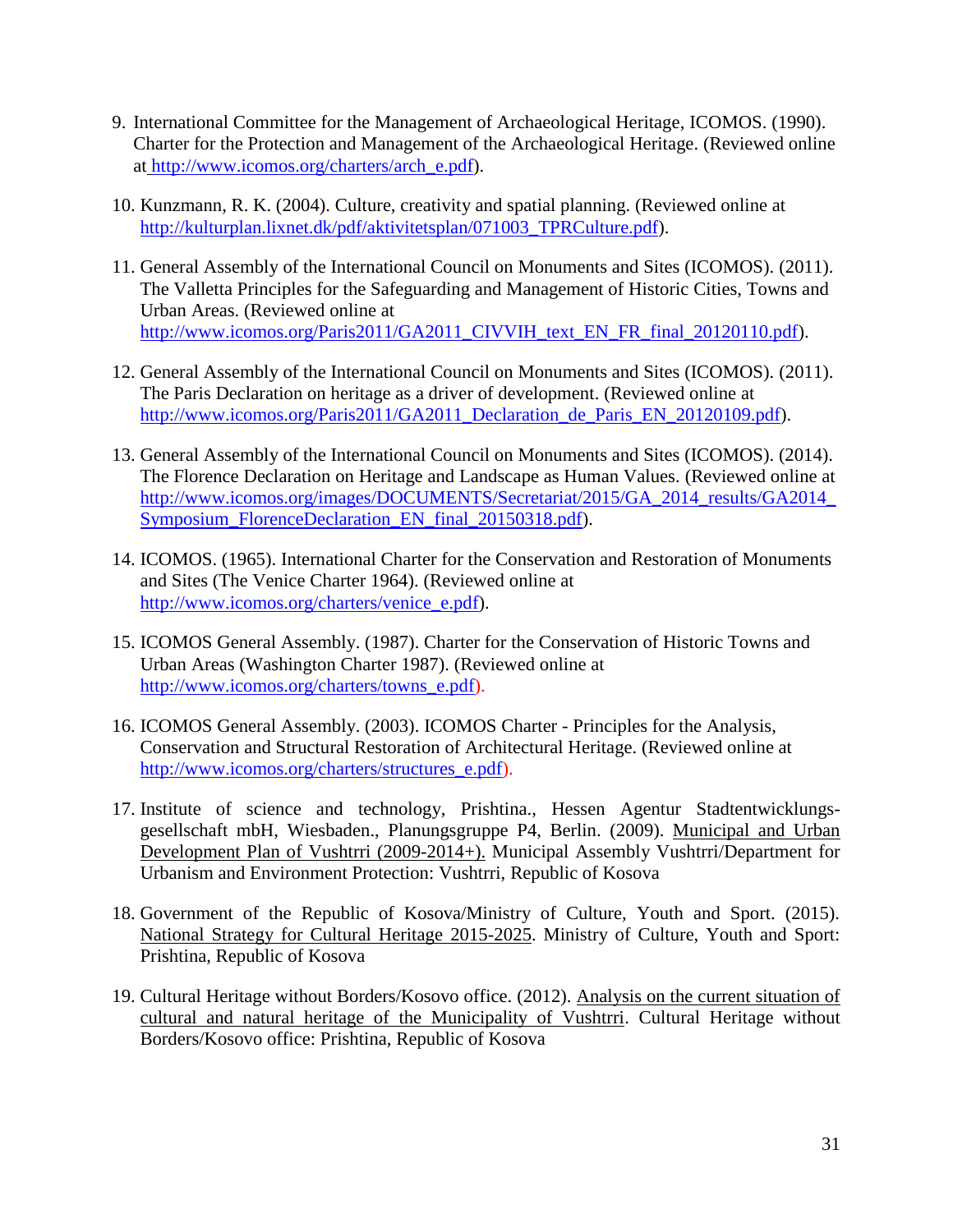- 20. Cultural Heritage without Borders/Kosovo office. (2013). 7 PLTK VUSHTRRI Prioritetet per implementim 17072013. Excel document. Cultural Heritage without Borders/Kosovo office: Prishtina, Republic of Kosova
- 21. Government of the Kingdom of the Netherlands/Ministry of Education, Culture and Science. Character in Focus. Vision for Heritage and Spatial Planning. (Reviewed online at [http://culturalheritageagency.nl/D7869859-0B4A-4404-B068-](http://culturalheritageagency.nl/D7869859-0B4A-4404-B068-612FD5721B23/FinalDownload/DownloadId-84EA39975C2B2595BCC6451A2D74F6D9/D7869859-0B4A-4404-B068-612FD5721B23/sites/default/files/u6/publicatie_Characterinfocus%5B1%5D.pdf) [612FD5721B23/FinalDownload/DownloadId-](http://culturalheritageagency.nl/D7869859-0B4A-4404-B068-612FD5721B23/FinalDownload/DownloadId-84EA39975C2B2595BCC6451A2D74F6D9/D7869859-0B4A-4404-B068-612FD5721B23/sites/default/files/u6/publicatie_Characterinfocus%5B1%5D.pdf)[84EA39975C2B2595BCC6451A2D74F6D9/D7869859-0B4A-4404-B068-](http://culturalheritageagency.nl/D7869859-0B4A-4404-B068-612FD5721B23/FinalDownload/DownloadId-84EA39975C2B2595BCC6451A2D74F6D9/D7869859-0B4A-4404-B068-612FD5721B23/sites/default/files/u6/publicatie_Characterinfocus%5B1%5D.pdf) [612FD5721B23/sites/default/files/u6/publicatie\\_Characterinfocus%5B1%5D.pdf\)](http://culturalheritageagency.nl/D7869859-0B4A-4404-B068-612FD5721B23/FinalDownload/DownloadId-84EA39975C2B2595BCC6451A2D74F6D9/D7869859-0B4A-4404-B068-612FD5721B23/sites/default/files/u6/publicatie_Characterinfocus%5B1%5D.pdf).
- 22. Miljo & Energi/Ministeriet. Integrated Conservation. (Reviewed online at [http://www.sns.dk/byer-byg/Netpub/INTRSAVE/tekst/integrat.htm\)](http://www.sns.dk/byer-byg/Netpub/INTRSAVE/tekst/integrat.htm).
- 23. Rrecaj, A., Nushi, L., Deva, F., Nela, F., Pallaska, E. (2011). Integration of cultural heritage into urban and spatial planning on local and central level. Integrated Conservation. Cultural Heritage without Borders/Kosovo office: Prishtina, Republic of Kosova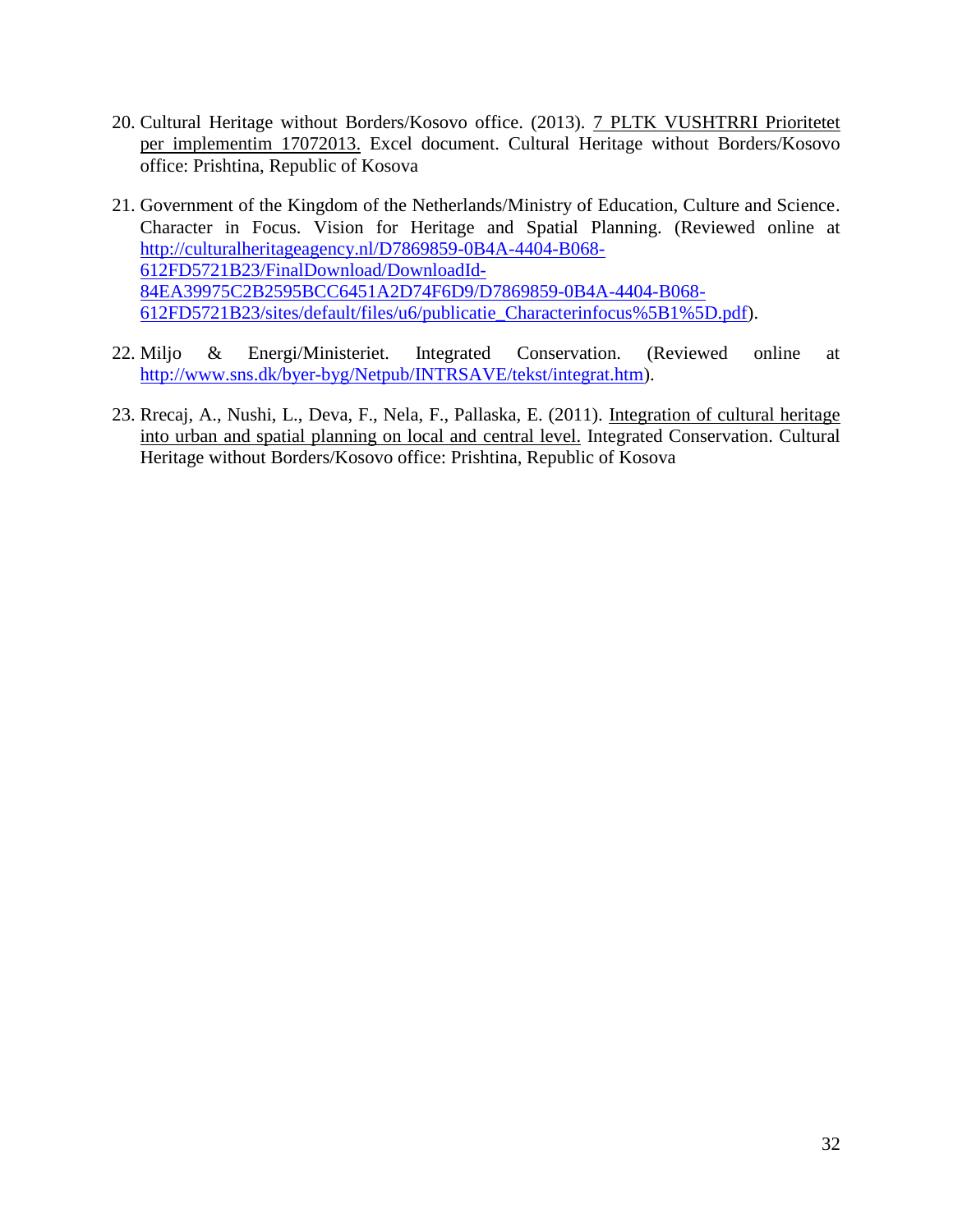# **Annex 1**



Photo 1. The Castle of Vushtrri



Photo 2. Within the walls of the Castle



Photo 3. The Old Hammam in Vushtrri



Photo 4. The Old Stone Bridge in Vushtrri



Photo. 5 "Kulla" of Zejnullah Beu Photo. 6 Old city house